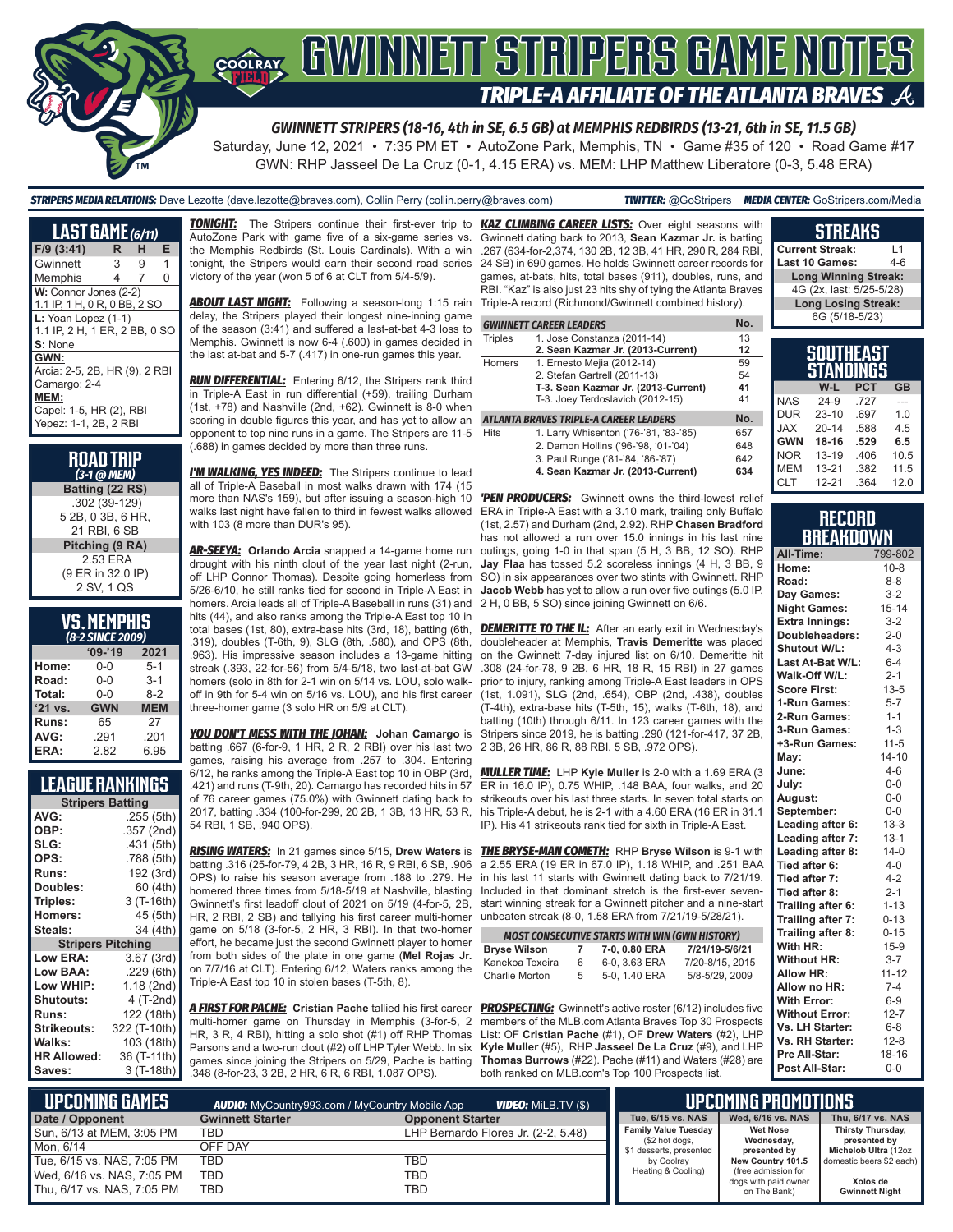

#### *SATURDAY, JUNE 12, 2021 AT MEMPHIS*

| <b>MANAGER MATT TUIASOSOPO</b>                                                                                                                                                                                                                                                                                                                                                                                                                                                                                                                                                                                                                                                                                                                                                                                                                                                                                                                                                                                                                                                                                                                                                                                                                                                                                                                                                                                                                                                                                                                                                                                                                                                                                                                                                                                                                                                                                                                                                                                                                                                                                                                                                                                                                                                                                                                                                                                                                                                                                                                                                                                                                                                                                                              | <b>VS. 2021 OPPONENTS</b>                                                                                                                                                                                                                                                                                                                                                                                                                                                                                                                                                                                                                                                                                                                                           |  |  |  |  |
|---------------------------------------------------------------------------------------------------------------------------------------------------------------------------------------------------------------------------------------------------------------------------------------------------------------------------------------------------------------------------------------------------------------------------------------------------------------------------------------------------------------------------------------------------------------------------------------------------------------------------------------------------------------------------------------------------------------------------------------------------------------------------------------------------------------------------------------------------------------------------------------------------------------------------------------------------------------------------------------------------------------------------------------------------------------------------------------------------------------------------------------------------------------------------------------------------------------------------------------------------------------------------------------------------------------------------------------------------------------------------------------------------------------------------------------------------------------------------------------------------------------------------------------------------------------------------------------------------------------------------------------------------------------------------------------------------------------------------------------------------------------------------------------------------------------------------------------------------------------------------------------------------------------------------------------------------------------------------------------------------------------------------------------------------------------------------------------------------------------------------------------------------------------------------------------------------------------------------------------------------------------------------------------------------------------------------------------------------------------------------------------------------------------------------------------------------------------------------------------------------------------------------------------------------------------------------------------------------------------------------------------------------------------------------------------------------------------------------------------------|---------------------------------------------------------------------------------------------------------------------------------------------------------------------------------------------------------------------------------------------------------------------------------------------------------------------------------------------------------------------------------------------------------------------------------------------------------------------------------------------------------------------------------------------------------------------------------------------------------------------------------------------------------------------------------------------------------------------------------------------------------------------|--|--|--|--|
| Matt Tuiasosopo is in his first season as Gwinnett manager and his third season<br>as a coach in the Atlanta Braves organization in 2021. He was named the seventh<br>manager in team history on 3/30/21. Tuiasosopo is both the youngest manager in<br>team history (turned 35 on 5/10) and the first former Gwinnett player to manage the<br>club (hit .221 with 19 HR, 73 RBI in 178 games from 2016-17).<br>Tuiasosopo made his managerial debut in 2019 with Class-A Rome, leading the club<br>to a 65-74 record and earning Atlanta's Bobby Cox Award for minor league manager<br>of the year. He was set to return to Rome in 2020, but was reassigned to the Braves                                                                                                                                                                                                                                                                                                                                                                                                                                                                                                                                                                                                                                                                                                                                                                                                                                                                                                                                                                                                                                                                                                                                                                                                                                                                                                                                                                                                                                                                                                                                                                                                                                                                                                                                                                                                                                                                                                                                                                                                                                                                 | Home<br>Road<br><b>Total</b><br>Home<br>Road<br><b>Total</b><br><b>CHA</b><br>COL<br>$5 - 1$<br>$5 - 1$<br>$\overline{a}$<br>$\overline{\phantom{a}}$<br>$\frac{1}{2}$<br>---<br>LOU<br><b>DUR</b><br>$4 - 2$<br>$4 - 2$<br>---<br>---<br>---<br>$\cdots$<br><b>XAL</b><br>$4 - 2$<br>$1 - 5$<br><b>MW DIV</b><br>$0-0$<br>$4 - 2$<br>$1 - 5$<br>---<br><b>MEM</b><br>$5 - 1$<br>$3 - 1$<br>$8 - 2$<br><b>NAS</b><br>$0-6$<br>$0-6$<br>---<br>NOR<br>$\overline{a}$<br>$\overline{a}$<br>---<br><b>SE DIV</b><br>$8 - 8$<br>$14 - 14$<br>$6-6$                                                                                                                                                                                                                      |  |  |  |  |
| Alternate Site at Coolray Field once the MiLB season was canceled.                                                                                                                                                                                                                                                                                                                                                                                                                                                                                                                                                                                                                                                                                                                                                                                                                                                                                                                                                                                                                                                                                                                                                                                                                                                                                                                                                                                                                                                                                                                                                                                                                                                                                                                                                                                                                                                                                                                                                                                                                                                                                                                                                                                                                                                                                                                                                                                                                                                                                                                                                                                                                                                                          | LAST AT-BAT WINS (6)                                                                                                                                                                                                                                                                                                                                                                                                                                                                                                                                                                                                                                                                                                                                                |  |  |  |  |
| <b>Playoffs</b><br>Tuiasosopo's Managerial Career<br>W-L<br><b>PCT</b><br>Games<br>34<br>With Gwinnett (1 Season):<br>$18 - 16$<br>.529<br>0                                                                                                                                                                                                                                                                                                                                                                                                                                                                                                                                                                                                                                                                                                                                                                                                                                                                                                                                                                                                                                                                                                                                                                                                                                                                                                                                                                                                                                                                                                                                                                                                                                                                                                                                                                                                                                                                                                                                                                                                                                                                                                                                                                                                                                                                                                                                                                                                                                                                                                                                                                                                | The Stripers are 6-4 (.600) in games decided in the last at-bat in 2021.                                                                                                                                                                                                                                                                                                                                                                                                                                                                                                                                                                                                                                                                                            |  |  |  |  |
| 173<br>MiLB Career (2 Seasons):<br>83-90<br>.480<br>$\Omega$                                                                                                                                                                                                                                                                                                                                                                                                                                                                                                                                                                                                                                                                                                                                                                                                                                                                                                                                                                                                                                                                                                                                                                                                                                                                                                                                                                                                                                                                                                                                                                                                                                                                                                                                                                                                                                                                                                                                                                                                                                                                                                                                                                                                                                                                                                                                                                                                                                                                                                                                                                                                                                                                                | Date/Opponent<br><b>Score</b><br><b>Game-Winning Play</b><br>5/4 at Charlotte<br>10-9 (12th)<br>Almonte scores on E4 (Reynolds)<br>5/9 at Charlotte                                                                                                                                                                                                                                                                                                                                                                                                                                                                                                                                                                                                                 |  |  |  |  |
| All staff bios available in the 2021 Stripers Media Guide                                                                                                                                                                                                                                                                                                                                                                                                                                                                                                                                                                                                                                                                                                                                                                                                                                                                                                                                                                                                                                                                                                                                                                                                                                                                                                                                                                                                                                                                                                                                                                                                                                                                                                                                                                                                                                                                                                                                                                                                                                                                                                                                                                                                                                                                                                                                                                                                                                                                                                                                                                                                                                                                                   | 12-9 (10th)<br>Camargo RBI single<br>5/14 vs. Louisville<br>$2-1$ (8th)<br>Arcia 2-out solo HR<br>5/16 vs. Louisville<br>5-4 (9th)*<br>Arcia walk-off solo HR                                                                                                                                                                                                                                                                                                                                                                                                                                                                                                                                                                                                       |  |  |  |  |
| EJECTIONS (2)<br>Player/Coach<br>Date/Inning<br><b>Umpire</b>                                                                                                                                                                                                                                                                                                                                                                                                                                                                                                                                                                                                                                                                                                                                                                                                                                                                                                                                                                                                                                                                                                                                                                                                                                                                                                                                                                                                                                                                                                                                                                                                                                                                                                                                                                                                                                                                                                                                                                                                                                                                                                                                                                                                                                                                                                                                                                                                                                                                                                                                                                                                                                                                               | 5/25 vs. Memphis<br>$2-1$ (9th)*<br>Kazmar walk-off single<br>6/9-G2 at Memphis<br>$3-1$ (8th)<br>Waters RBI single                                                                                                                                                                                                                                                                                                                                                                                                                                                                                                                                                                                                                                                 |  |  |  |  |
| <b>Ryan Goins</b><br>5/25 vs. MEM, 7th Inning<br><b>HP Clint Vondrak</b><br>6/3 vs. JAX, 8th Inning<br><b>MGR Matt Tuiasosopo</b><br><b>HP Alex Tosi</b>                                                                                                                                                                                                                                                                                                                                                                                                                                                                                                                                                                                                                                                                                                                                                                                                                                                                                                                                                                                                                                                                                                                                                                                                                                                                                                                                                                                                                                                                                                                                                                                                                                                                                                                                                                                                                                                                                                                                                                                                                                                                                                                                                                                                                                                                                                                                                                                                                                                                                                                                                                                    |                                                                                                                                                                                                                                                                                                                                                                                                                                                                                                                                                                                                                                                                                                                                                                     |  |  |  |  |
|                                                                                                                                                                                                                                                                                                                                                                                                                                                                                                                                                                                                                                                                                                                                                                                                                                                                                                                                                                                                                                                                                                                                                                                                                                                                                                                                                                                                                                                                                                                                                                                                                                                                                                                                                                                                                                                                                                                                                                                                                                                                                                                                                                                                                                                                                                                                                                                                                                                                                                                                                                                                                                                                                                                                             | *Denotes "walk-off" win                                                                                                                                                                                                                                                                                                                                                                                                                                                                                                                                                                                                                                                                                                                                             |  |  |  |  |
| <b>TEAM DEFENSE (4TH IN TRIPLE-A EAST)</b>                                                                                                                                                                                                                                                                                                                                                                                                                                                                                                                                                                                                                                                                                                                                                                                                                                                                                                                                                                                                                                                                                                                                                                                                                                                                                                                                                                                                                                                                                                                                                                                                                                                                                                                                                                                                                                                                                                                                                                                                                                                                                                                                                                                                                                                                                                                                                                                                                                                                                                                                                                                                                                                                                                  | <b>GWINNETT PLAYERS USED (49 IN 2021)</b>                                                                                                                                                                                                                                                                                                                                                                                                                                                                                                                                                                                                                                                                                                                           |  |  |  |  |
| <b>PCT</b><br>G<br><b>TC</b><br>PO<br>E<br><b>DP</b><br>Victor Arano, Jesse Biddle, Chasen Bradford,<br>$\mathsf{A}$<br><b>TP</b><br>Pitchers (27):<br>Thomas Burrows, Jesse Chavez, Tucker Davidson,<br>.985<br>34<br>1240<br>897<br>324<br>19<br>37<br>$\mathbf{1}$<br>Jasseel De La Cruz, Carl Edwards Jr., Jay Flaa,<br><b>SB</b><br>$\mathsf{cs}$<br><b>ATT</b><br><b>PCT</b><br><b>PB</b><br>W-L<br><b>Catchers</b><br>Shane Greene, Daysbel Hernandez, Mitch Horacek,<br>$\mathbf{1}$<br>$\mathbf 0$<br>.000<br>Casteel, Ryan<br>$\mathbf{1}$<br>$\mathbf{1}$<br>$1 - 1$<br>Connor Johnstone, Nate Jones, Trevor Kelley, Dylan Lee,<br>Jackson, Alex<br>3<br>.250<br>0<br>$\mathbf{1}$<br>$\overline{4}$<br>$6 - 4$<br>Yoan Lopez, Chris Martin, Kyle Muller, Sean Newcomb,<br>$\boldsymbol{9}$<br>Lucroy, Jonathan<br>$\overline{4}$<br>.307<br>$\mathbf{1}$<br>$3-9$<br>13<br>Tanner Roark, Jose Rodriguez, Edgar Santana, Ty Tice,<br>3<br>Martinez, Carlos<br>$\mathbf 0$<br>3<br>.000<br>$\mathbf{1}$<br>$2 - 1$<br>Jacob Webb, Bryse Wilson, Kyle Wright<br>2<br>$\overline{2}$<br>.500<br>0<br>Morales, Jonathan<br>4<br>$6 - 1$<br>Position (22):<br>Abraham Almonte, Orlando Arcia, Jaycob Brugman,<br>18<br>$\overline{7}$<br>3<br>25<br>.280<br>18-16<br>Total:<br>Johan Camargo, Ryan Casteel, Travis Demeritte,<br>Phillip Ervin, Ryan Goins, Terrance Gore, Guillermo Heredia,<br>Waters (2), Almonte (1), Inciarte (1), Sanchez (1)<br>Outfield Assists (5):<br>Ender Inciarte, Alex Jackson, Sean Kazmar Jr., Jason Kipnis,<br>Pitcher Pickoffs (1):<br>Muller (1)<br>Jonathan Lucroy, Carlos Martinez, Jonathan Morales,<br>Casteel (1), Jackson (1)<br><b>Catcher Pickoffs (2):</b><br>Cristian Pache, Yolmer Sanchez, Travis Snider,<br><b>Riley Unroe, Drew Waters</b><br>Italics = Player no longer in Braves organization<br><b>STARTS</b><br><b>BASS-LANTA</b><br><b>By Batting Order</b><br>Including MLB rehab assignments, 19 players have played for both Gwinnett and<br>Waters (24), Inciarte (6), Pache (2), Almonte (1), Ervin (1)<br>Atlanta in 2021:<br>Arcia (12), Goins (5), Kipnis (5), Pache (4), Waters (3), Almonte (1), Camargo (1),<br>2:<br>OF Abraham Almonte<br>OF Cristian Pache<br>Ervin (1), Heredia (1) Sanchez (1)<br>LHP Jesse Biddle<br>RHP Edgar Santana<br>Arcia (20), Camargo (10), Lucroy (3), Jackson (1)<br>3:<br><b>INF Johan Camargo</b><br>RHP Jacob Webb<br>Demeritte (12), Camargo (9), Almonte (3), Jackson (3), Kipnis (3), Lucroy (3),<br>4:<br><b>LHP Tucker Davidson</b><br><b>RHP Bryse Wilson</b><br>Kazmar Jr. (1)<br>RHP Carl Edwards Jr.<br><b>RHP Kyle Wright</b><br>Almonte (8), Jackson (5), Lucroy (5), Demeritte (4), Kazmar Jr. (4), Kipnis (3),<br>5: |                                                                                                                                                                                                                                                                                                                                                                                                                                                                                                                                                                                                                                                                                                                                                                     |  |  |  |  |
| Snider (2), Camargo (1), Casteel (1), Sanchez (1)<br>Goins (7), Ervin (5), Almonte (4), Kazmar Jr. (4), Lucroy (3), Sanchez (3),<br>6:<br>Snider (3), Casteel (2), Demeritte (2), Jackson (1)<br>Ervin (8), Goins (8), Kazmar Jr. (6), Snider (4), Sanchez (3), Demeritte (2),<br>7:<br>Morales (2), Almonte (1)<br>Sanchez (12), Morales (6), Ervin (4), Casteel (2), Goins (2), Kazmar Jr. (2),<br>8:<br>Snider (2), Brugman (1), Gore (1), Martinez (1), Unroe (1)<br>Casteel (2), Martinez (2), Morales (1), Unroe (1)<br>9:<br>Pitcher Spot (28)<br><b>By Position</b><br>Lucroy (12), Jackson (10), Morales (7), Martinez (3), Casteel (2)<br>C:<br>1B: Camargo (14), Casteel (5), Snider (5), Kazmar Jr. (4), Lucroy (2), Unroe (2),<br>Goins (1), Morales (1)<br>Goins (15), Kipnis (11), Sanchez (7), Kazmar Jr. (1)<br>2B:<br>3B: Kazmar Jr. (12), Sanchez (10), Camargo (7), Goins (4), Morales (1)<br><b>SS:</b> Arcia (31), Goins (2), Sanchez (1)<br>Ervin (12), Almonte (9), Waters (6), Snider (3), Demeritte (2), Gore (1), Heredia (1)<br>LF:<br>CF:<br>Waters (20), Pache (6), Inciarte (5), Ervin (3)<br>Demeritte (17), Almonte (8), Ervin (4), Sanchez (2), Snider (2), Waters (1)<br>RF:<br>DH: Almonte (1), Arcia (1), Brugman (1), Demeritte (1), Inciarte (1), Snider (1)                                                                                                                                                                                                                                                                                                                                                                                                                                                                                                                                                                                                                                                                                                                                                                                                                                                                                                                                                                                                                                                                                                                                                                                                                                                                                                                                                                                                                                         | RHP Jay Flaa<br><b>RHP Shane Greene</b><br>OF Guillermo Heredia (Rehab)<br>OF Ender Inciarte (Rehab)<br>C Alex Jackson (Rehab)<br><b>RHP Nate Jones</b><br>INF Sean Kazmar Jr.<br>RHP Chris Martin (Rehab)<br><b>LHP Sean Newcomb</b><br><b>BRAVES ON REHAB</b><br>Five Atlanta players have been assigned to rehab with Gwinnett in 2021.<br>Player<br><b>Rehab Dates</b><br><b>Injury</b><br>Right Shoulder Inflammation (4/7)<br><b>RHP Chris Martin</b><br>$5/5 - 5/11$<br>Strained Left Hamstring (4/17)<br>OF Ender Inciarte<br>$5/6 - 5/12$<br>OF Guillermo Heredia<br>Right Hamstring Inflammation (5/1)<br>5/14<br>C Alex Jackson<br>Strained Left Hamstring (5/2)<br>5/21-6/9<br>OF Cristian Pache<br>Right Hamstring Inflammation (5/14)<br>$5/29 - 6/1$ |  |  |  |  |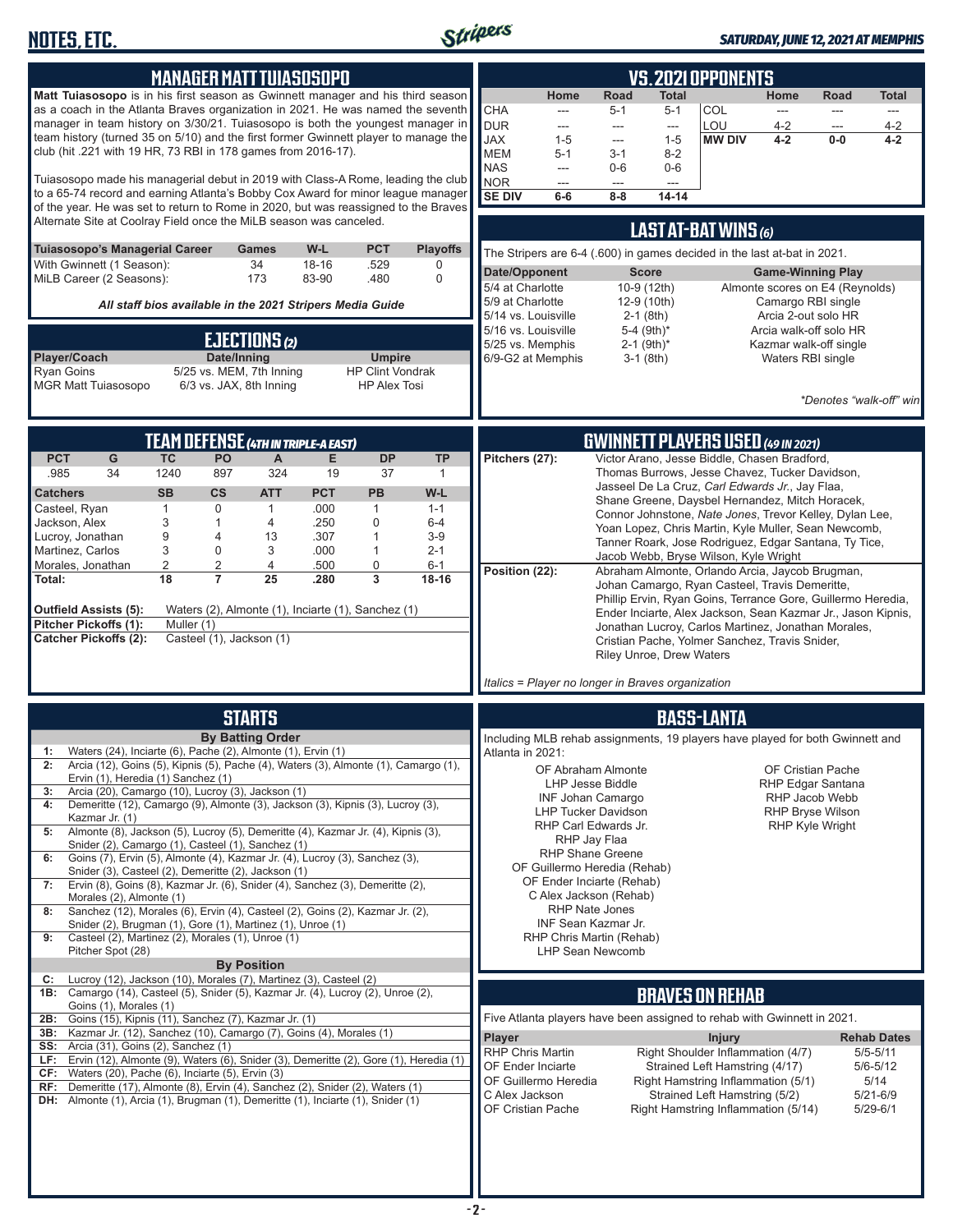# **STARTING PITCHER**



**ON BRAVES 40-MAN ROSTER**

#### *SATURDAY, JUNE 12, 2021 AT MEMPHIS*

# **600 JASSEEL DE L**

**B/T:** R/R **BORN:** 6/26/97 in Hato Mayor, Dominican Republic (Age 23)<br>**HT:** 6-1 **ACQUIRED:** Signed by the Atlanta Braves as a non-drafted f **HT:** 6-1 **ACQUIRED:** Signed by the Atlanta Braves as a non-drafted free agent **WT:** 200 (6/1/15). **BIO ON PAGE 38 OF MEDIA GUIDE**

*TONIGHT'S START:* De La Cruz makes his eighth appearance and sixth start of the season in game five of a six-game series at Memphis ... It is the 84th appearance (56th start) of his MiLB career ... All-time as a starter, he is 11-17 with a 3.83 ERA and .226 BAA in 55 outings, including 0-1 with a 4.05 ERA and .189 BAA in five starts with Gwinnett ... Is seeking his first career Triple-A win.

**PROSPECTING:** De La Cruz is currently ranked Atlanta's No. 9 prospect by MLB.com ... He entered the season ranked the Braves' No. 13 prospect by *Baseball America*.

*2021 SEASON:* Began the season on Gwinnett's Opening Night roster after pitching at the Alternate Training Site at Coolray Field in April ... Recalled by Atlanta on 5/8, but did not make his MLB debut before being optioned to Gwinnett on 5/10 ... Began his tenure with the Stripers out of the bullpen (0-0, 5.40 ERA in 2G) ... Posted an 8.0-inning scoreless streak (2 H, 0 BB, 9 SO) over three outings (2 starts) from 5/11-5/19 ... Logged a season-high 5.0 IP on 6/1 vs. Jacksonville (ND, 3 H, 1 ER, 3 BB, 6 SO).

*2021 SPRING TRAINING:* Went 0-0 with a 13.50 ERA (3 ER in 2.0 IP, 3 H, 3 BB, 3 SO) and one save in two relief outings before being optioned to Gwinnett on 3/12.

*2020 SEASON:* Was a member of Atlanta's 60-man player pool and spent the majority of the season at the Alternate Site in Gwinnett ... Recalled by the Braves for the first time in his career on 9/15, but did not make his MLB debut (optioned on 9/16).

*CAREER ACCOLADES:* **2019:** Florida State League Pitcher of the Week on 5/19 after tossing the first no-hitter in Advanced-A Florida FireFrogs history on 5/18 vs. Jupiter (9.0 IP, 2 BB, 4 SO, 89 pitches in 12-0 win).

| <b>DE LA CRUZ'S OVERALL STATS</b> |                |         |            |       |           |           |           |            |             |
|-----------------------------------|----------------|---------|------------|-------|-----------|-----------|-----------|------------|-------------|
| Year                              | Team           | W-L     | <b>ERA</b> | G/GS  | <b>HR</b> | <b>BB</b> | <b>SO</b> | <b>BAA</b> | <b>WHIP</b> |
| $\blacksquare$ 2021               | Gwinnett (AAA) | $0 - 1$ | 4 15       | 7/5   |           | 5         | 27        | 198        | 0.97        |
| MiLB Career:                      |                | $16-18$ | 3.67       | 83/55 | 20        | 129       | 287       | 221        | 1.22        |
| MLB Career:                       |                | $0 - 0$ | $---$      | 0/0   |           |           |           | ---        | ---         |

|       | DE LA CRUZ'S 2021 SPLITS (WITH GWINNETT) |          |                |
|-------|------------------------------------------|----------|----------------|
| Home: | 0-1, 4.76 ERA (5G)                       | Vs. LHB: | .229 BAA. 0 HR |
| Road: | 0-0, 1.93 ERA (2G)                       | Vs. RHB: | .174 BAA. 3 HR |

| <b>DE LA CRUZ VS. MEMPHIS</b> |     |            |   |           |     |   |    |           |           |   |  |  |
|-------------------------------|-----|------------|---|-----------|-----|---|----|-----------|-----------|---|--|--|
|                               | W-L | <b>ERA</b> | G | <b>GS</b> | IP  | н | ER | <b>HR</b> | <b>BB</b> |   |  |  |
| 2021:                         | 0-0 | 9.82       |   |           |     |   |    |           |           | C |  |  |
| Career:                       | 0-0 | 9.82       |   |           | າ າ |   |    |           |           | G |  |  |

| <b>DE LA CRUZ'S HIGHS &amp; LOWS</b> |                           |                                  |  |  |  |  |  |  |  |  |
|--------------------------------------|---------------------------|----------------------------------|--|--|--|--|--|--|--|--|
|                                      | <b>Season</b>             | Career (MiLB and MLB)            |  |  |  |  |  |  |  |  |
| IP:                                  | $5.0$ (6/1 vs. JAX)       | 9.0 (5/18/19, FLA vs. JUP)       |  |  |  |  |  |  |  |  |
| Iso:                                 | 6 (2x, last: 6/6 vs. JAX) | 10 (7/7/19, MIS vs. BLX)         |  |  |  |  |  |  |  |  |
| BB:                                  | 3 (6/1 vs. JAX)           | 5 (3x, last: 7/15/19, MIS @ JAX) |  |  |  |  |  |  |  |  |
| IH:                                  | 5 (6/6 vs. JAX)           | 9 (8/4/18, ROM @ GVL)            |  |  |  |  |  |  |  |  |
| <b>IER:</b>                          | 4 (2x, last: 6/6 vs. JAX) | 8 (7/4/18, ROM @ ASH)            |  |  |  |  |  |  |  |  |
| Low-Hit CG:                          |                           | 0 Hits (5/18/19, FLA vs. JUP)    |  |  |  |  |  |  |  |  |
| Low-ER CG:                           |                           | 0 Runs (5/18/19, FLA vs. JUP)    |  |  |  |  |  |  |  |  |

| DE LA CRUZ AT THE PLATE |      |    |  |               |          |    |           |            |           |           |  |
|-------------------------|------|----|--|---------------|----------|----|-----------|------------|-----------|-----------|--|
|                         | AVG. | AВ |  | н             | 2B       | 3B | <b>HR</b> | <b>RBI</b> | <b>BB</b> | <b>SO</b> |  |
| 2021:                   | .167 |    |  |               |          |    |           |            |           | 5         |  |
| MiLB Career:            | .091 | 22 |  | $\mathcal{P}$ | $\Omega$ |    |           |            |           |           |  |
| MLB Career:             | $-$  |    |  |               |          |    |           |            |           |           |  |

|             | DE LA CRUZ'S 2021 STARTS (ALL LEVELS) |               |           |   |  |    |           |           |     |           |                     |              |                                                       |
|-------------|---------------------------------------|---------------|-----------|---|--|----|-----------|-----------|-----|-----------|---------------------|--------------|-------------------------------------------------------|
| <b>Team</b> | Date/Opp.                             | <b>Result</b> | <b>IP</b> | н |  | ER | <b>HR</b> | <b>BB</b> | -SO | NP-S      | Opp. Starter        | <b>Final</b> | <b>Notes</b>                                          |
| <b>GWN</b>  | 5/14 vs. LOU                          | <b>ND</b>     | 3.0       |   |  |    |           |           |     | $35 - 25$ | Riley O'Brien       | W. 2-1       | Faced 9 batters in his first Triple-A start           |
| <b>GWN</b>  | 5/19 at NAS                           | <b>ND</b>     | 4.0       |   |  |    |           |           |     | 53-31     | Wade LeBlanc        |              | L, 5-4 (10) Set season highs for innings, striekouts. |
| <b>GWN</b>  | 5/26 vs. MEM                          | <b>ND</b>     | 32        |   |  |    |           |           |     | 65-41     | Bernardo Flores Jr. |              | W, 11-5 Most ER in a start since 7/26/19 at Jackson.  |
| GWN         | $6/1$ vs. JAX                         | ND            | 5.0       |   |  |    |           |           |     | 73-45     | Daniel Castano      | L. 6-2       | Left with 2-1 lead in longest start of 2021.          |
| GWN         | $6/1$ vs. JAX                         | $L.0-1$       |           |   |  |    |           |           |     | 80-55     | Parker Bugg         | L. 6-3       | First loss since 8/8/19 with MIS at JAX (AA).         |
|             |                                       |               |           |   |  |    |           |           |     |           |                     |              |                                                       |

|                     | <b>STRIPERS STARTING PITCHERS</b> |            |           |    |                 |                       |                                                                      |  |  |  |  |  |  |
|---------------------|-----------------------------------|------------|-----------|----|-----------------|-----------------------|----------------------------------------------------------------------|--|--|--|--|--|--|
| <b>Pitcher</b>      | W-L                               | <b>ERA</b> | <b>GS</b> | QS | <b>Team W-L</b> | <b>Run Support</b>    | <b>Last Gwinnett Start</b>                                           |  |  |  |  |  |  |
| Davidson, Tucker    | $2 - 1$                           | 0.90       |           |    | $2 - 1$         | 5.33 RPG (16 Tot.)    | 5/23 at NAS (L): 6.0 IP, 1 H, 1 R, 1 ER, 1 BB, 9 SO, 1 HR (82p/51s)  |  |  |  |  |  |  |
| De La Cruz, Jasseel | $0 - 1$                           | 4.05       | 5         |    | $2 - 3$         | 2.80 RPG (14 Tot.)    | 6/6 vs. JAX (L): 4.1 IP, 5 H, 4 R, 4 ER, 1 BB, 6 SO, 1 HR (80p/55s)  |  |  |  |  |  |  |
| Johnstone, Connor   | 1-4                               | 6.55       | 6         |    | $2 - 4$         | 2.50 RPG (15 Tot.)    | 6/10 at MEM (ND): 2.0 IP, 0 H, 0 R, 0 BB, 2 SO (27p/19s)             |  |  |  |  |  |  |
| Muller, Kyle        | $2 - 1$                           | 4.60       |           |    | $6 - 1$         | 4.71 RPG (33 Tot.)    | 6/9-G2 at MEM (ND): 6.0 IP, 1 H, 1 R, 1 ER, 2 BB, 6 SO (88p/53s)     |  |  |  |  |  |  |
| Rodriguez, Jose     | $0 - 0$                           | 0.00       |           |    | $0 - 1$         | $0.00$ RPG $(0$ Tot.) | 5/20 at NAS (ND): 3.0 IP, 2 H, 0 R, 3 BB, 6 SO (56p/36s)             |  |  |  |  |  |  |
| Wilson, Bryse       | $3 - 1$                           | 5.00       |           |    | $4 - 1$         | 3.80 RPG (19 Tot.)    | 6/9-G1 at MEM (W): 5.0 IP, 7 H, 4 R, 4 ER, 1 BB, 1 SO (79p/51s)      |  |  |  |  |  |  |
| Wright, Kyle        | $1 - 2$                           | 4.05       |           |    | $2 - 5$         | 1.57 RPG (11 Tot.)    | 6/11 at MEM (ND): 1.2 IP, 1 H, 1 R, 0 ER, 3 BB, 2 SO, 2 HB (59p/29s) |  |  |  |  |  |  |
| Total:              | $9 - 10$                          | 4.19       | 34        | 6  | 18-16           | 3.18 RPG (108 Tot.)   |                                                                      |  |  |  |  |  |  |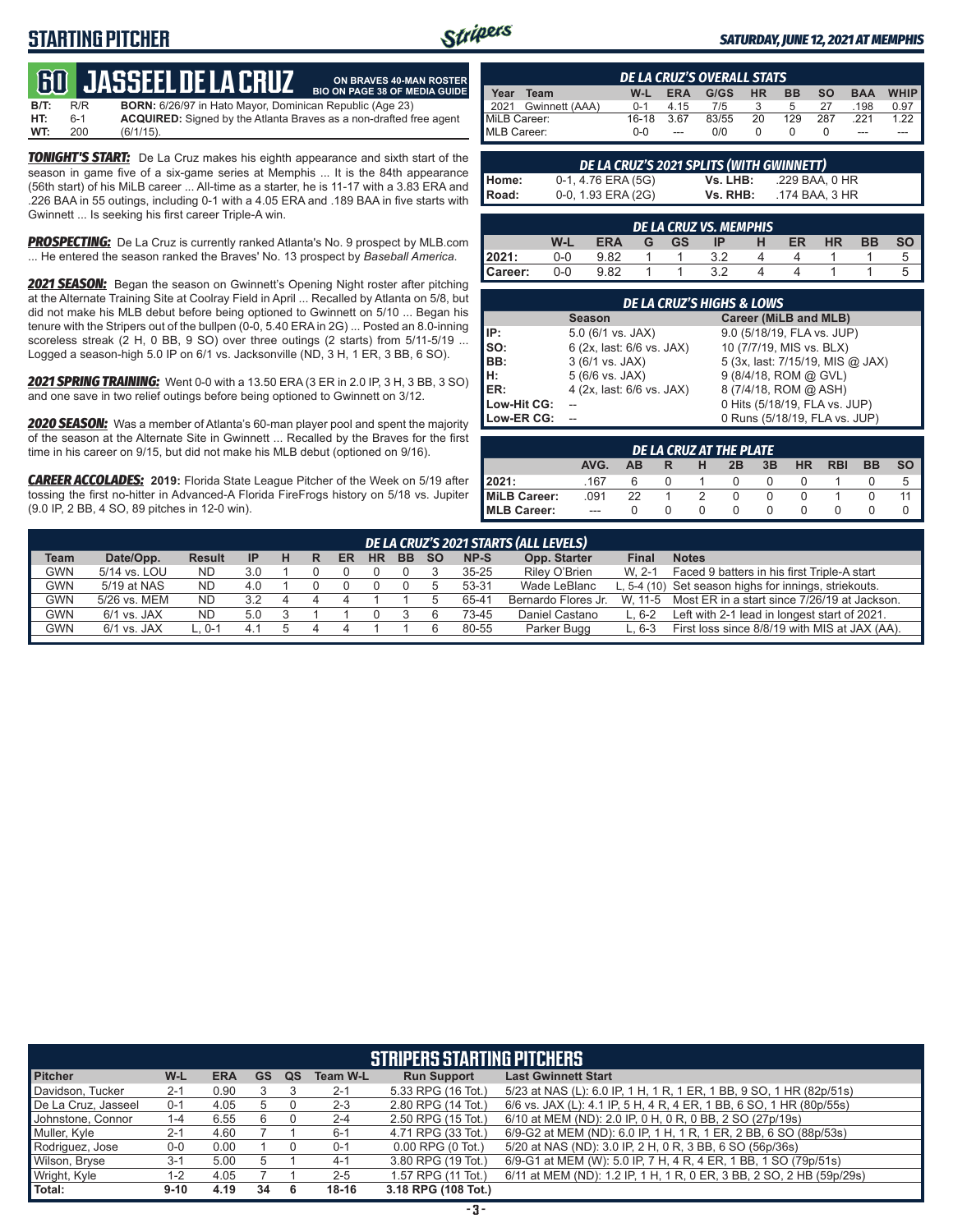# **BULLPEN**



#### *SATURDAY, JUNE 12, 2021 AT MEMPHIS*

| <b>RELIEF SUMMARY (CURRENT STRIPERS ONLY)</b> |         |            |    |           |                          |               |              |                                                                     |                         |  |  |
|-----------------------------------------------|---------|------------|----|-----------|--------------------------|---------------|--------------|---------------------------------------------------------------------|-------------------------|--|--|
| <b>Pitcher</b>                                | W-L     | <b>ERA</b> | G  | <b>GF</b> | <b>HLD</b>               | <b>SV/OPP</b> | <b>IR/RS</b> | <b>Last Gwinnett Relief Outing</b>                                  | <b>Scoreless Streak</b> |  |  |
| Arano, Victor                                 | $0 - 1$ | 3.38       | 9  | 4         |                          | 1/3           | 0/0          | 6/10 at MEM: 1.0 IP, 0 H, 0 R, 1 BB, 1 SO (25p/15s)                 | 4G (4.0 IP)             |  |  |
| Biddle, Jesse (L)                             | $0 - 0$ | 1.93       | 5  |           |                          | 0/0           | 1/0          | 6/10 at MEM: 1.0 IP, 0 H, 0 R, 0 BB, 1 SO (16p/9s)                  | 3G (2.2 IP)             |  |  |
| Bradford, Chasen                              | $1 - 0$ | 0.59       | 10 |           | 2                        | 0/0           | 2/2          | 6/10 at MEM: 2.0 IP, 1 H, 0 R, 0 BB, 1 SO (25p/18s)                 | 9G (15.0 IP)            |  |  |
| Burrows, Thomas (L)                           | $1 - 0$ | 4.15       | 9  |           | $\mathcal{P}$            | 0/0           | 4/0          | 6/11 at MEM (H): 1.2 IP, 1 H, 2 R< 2 ER, 3 BB, 1 SO (30p/15s)       | 0G                      |  |  |
| Chavez, Jesse                                 | $1 - 0$ | 3.00       | 10 | 6         |                          | 1/2           | 0/0          | 6/9-G2 at MEM (S): 1.0 IP, 1 H, 0 R, 1 BB, 1 SO (18p11s)            | 1G (1.0 IP)             |  |  |
| De La Cruz. Jasseel                           | $0 - 0$ | 5.40       | 2  |           |                          | 0/0           | 0/0          | 5/11 vs. LOU: 1.0 IP, 0 H, 0 R, 0 BB, 1 SO (9p/7s)                  | 1G (1.0 IP)             |  |  |
| Flaa, Jay                                     | $0 - 0$ | 0.00       | 6  |           |                          | 0/0           | 0/0          | 6/11 at MEM (H): 1.0 IP, 2 H, 0 R, 0 BB, 1 SO (19p/13s)             | 6G (5.2 IP)             |  |  |
| Johnstone, Connor                             | $0 - 0$ | 0.00       |    |           |                          | 0/0           | 5/3          | 5/18 at NAS: 1.1 IP, 0 H, 0 R, 0 BB, 1 SO (14p/11s)                 | 2G (4.1 IP)             |  |  |
| Kelley, Trevor                                | $0 - 1$ | 3.12       | 8  | 5         |                          | 0/1           | 4/1          | 6/11 at MEM (H): 1.0 IP, 0 H, 0 R, 1 BB, 1 SO (14p/7s)              | 1G (1.0 IP)             |  |  |
| Lee, Dylan (L)                                | $1 - 0$ | 1.93       | 9  |           |                          | 0/0           | 2/0          | 6/11 at MEM: 1.1 IP, 1 H, 0 R, 1 BB, 1 SO (37p/26s)                 | 1G (1.1 IP)             |  |  |
| Lopez, Yoan                                   | $1 - 1$ | 3.38       | 5  |           | $\overline{\phantom{a}}$ | 0/1           | 2/2          | 6/11 at MEM (L): 1.1 IP, 2 H, 1 R, 1 ER, 2 BB, 0 SO, 1 HR (25p/14s) | 0G                      |  |  |
| Roark, Tanner                                 | $1 - 1$ | 4.63       | 5  |           |                          | 0/1           | 0/0          | 6/10 at MEM (W): 2.0 IP, 1 H, 0 R, 1 BB, 1 SO (38p/21s)             | 2G (5.0 IP)             |  |  |
| Tice, Ty                                      | $0-0$   | 0.00       |    |           |                          | 0/0           | 0/0          | 6/10 at MEM: 1.0 IP, 0 H, 0 R, 0 BB, 1 SO (9p/7s)                   | 1G (1.0 IP)             |  |  |
| Webb, Jacob                                   | $0 - 0$ | 0.00       | 5  |           | ۰                        | 1/1           | 0/0          | 6/9-G1 at MEM (S): 1.0 IP, 0 H, 0 R, 0 BB, 1 SO (7p/5s)             | 5G (5.0 IP)             |  |  |

|                                | <b>STRIPERS PITCHING BREAKDOWN</b> |            |                               |                  |  |                         |           |           |            |  |  |  |  |
|--------------------------------|------------------------------------|------------|-------------------------------|------------------|--|-------------------------|-----------|-----------|------------|--|--|--|--|
|                                | W-L                                | <b>ERA</b> |                               | IP R ER          |  | <b>HR</b>               | <b>BB</b> | <b>SO</b> | <b>BAA</b> |  |  |  |  |
| <b>Starters:</b>               | 9-10 4.19                          |            | 156.2 78 73 20                |                  |  |                         | 54        |           | 165 .247   |  |  |  |  |
| <b>Relievers:</b>              | 9-6 3.10 142.1 55 49 16 49 157 209 |            |                               |                  |  |                         |           |           |            |  |  |  |  |
| Total:                         | 18-16 3.67                         |            | 299.0 133 122 36 103 322 .229 |                  |  |                         |           |           |            |  |  |  |  |
| <b>Saves/Opp:</b> 3/11 (27.3%) |                                    |            |                               | <b>Holds: 11</b> |  | IR/Scored: 23/8 (34.7%) |           |           |            |  |  |  |  |

| <b>PITCHING BY MONTH</b>                |       |            |       |    |    |           |    |           |            |  |
|-----------------------------------------|-------|------------|-------|----|----|-----------|----|-----------|------------|--|
|                                         | W-L   | <b>ERA</b> | ΙP    | R  | ER | <b>HR</b> | BB | <b>SO</b> | <b>BAA</b> |  |
| May:                                    | 14-10 | 3.50       | 211.0 | 90 | 82 | 28        | 65 | 240       | .222       |  |
| June:<br>July:<br>August:<br>September: | 4-6   | 4.09       | 88.0  | 43 | 40 | 8         | 38 | 82        | .248       |  |

*SCORELESS GAME STREAKS (5-PLUS GAMES)* **Pitcher Length/Dates Stats** Bradford 9G, 5/7-Current 1-0, 0 SV, 15.0 IP, 5 H, 3 BB, 12 SO Flaa 6G, 5/13-Current 0-0, 0 SV, 1 HLD, 5.2 IP, 4 H, 3 BB, 9 SO Webb 5G, 5/26-Current 0-0, 1 SV, 5.0 IP, 2 H, 0 BB, 5 SO

#### **VICTOR ARANO - RHP - #54**

- **• 2021 with GWN: 5/14 vs. LOU:** Locked down GWN's first save of 2021 (1.0 IP, 1 H). **• 2021 with ATL:** Recalled on 5/8, but did not pitch ... Optioned on 5/10 ... DFA'd and
- outrighted to Gwinnett on 6/6.
- **• Spring Training:** 0-1, 34.71 ERA, .538 BAA, 1 SV in 3G with Atlanta.
- **• 2020:** Was a member of Philadelphia's 60-man player pool, but spent the entire year at the Alternate Site in Lehigh Valley ... DFA'd by the Phillies on 1/18.
- **• 2019:** Limited to just 6G with Triple-A Lehigh Valley (2-0, 0.00 ERA in 3G) and Philadelphia (1-0, 3.86 ERA in 3G) ... Was on injured list from 4/20-end of season (right elbow inflammation).
- **• Acquired:** Claimed off waivers from Philadelphia (1/22/21) ... Originally signed by the Los Angeles Dodgers as a non-drafted free agent (4/4/13).
- **• MLB Career:** 3-2, 2.65 ERA, .224 BAA, 3 SV in 73G with Philadelphia (2017-19).

#### **JESSE BIDDLE - LHP - #48**

- **• 2021 with ATL:** Had his contract selected on 4/17, pitched in 8G with the Braves (0-0, 8.44 ERA, 10 ER in 10.2 IP) ... DFA'd on 5/17, outrighted to Gwinnett on 5/19.
- **• Spring Training:** 0-0, 3.00 ERA, .257 BAA, 2 SV in 9G with Cincinnati ... Released on 3/26 after re-signing as MiLB FA on 12/11/20.
- **• 2020:** Opened the year at Cincinnati's Alternate Training Site ... Contract selected on 8/25 (0-0, 0.00 ERA, 0 ER in 0.2 IP in 1G) ... Placed on 10-day injured list on 8/29 (left shoulder impingement) and missed the remainder of the year.
- **• Acquired:** MiLB FA (4/2/21) ... Originally Philadelphia's 1st-round pick (27th overall) in 2010 out of Germantown Friends High School (Philadelphia, PA).
- **• MLB Career:** 6-2, 5.07 ERA, .261 BAA, 1 SV in 99G with ATL (2018-19, 2021), SEA (2019), TEX (2019), CIN (2020).

#### **CHASEN BRADFORD - RHP - #28**

- **• 2021 with GWN:** Is 1-0 with a 0.00 ERA (0 R in 15.0 IP, 5 H, 3 BB, 12 SO) in last 9G ... His active 15.0-inning scoreless streak is the longest on the team this year.
- **• Spring Training:** Did not pitch in Atlanta's MLB camp.
- **• 2020:** Re-signed by Seattle to an MiLB deal on 1/15, but was not included on the Mariners' 60-man player pool ... Did not play.
- **• 2019:** Split time between Seattle (0-0, 4.86 ERA, 1 SV in 12G) and Triple-A Tacoma (0-0, 6.75 ERA, 1 SV in 5G).
- **• Acquired:** MiLB FA (3/15/21) ... Originally the New York Mets' 35th round pick in 2011 out of the University of Central Florida.
- **• MLB Career:** 7-0, 3.89 ERA, .253 BAA, 1 SV in 86G with NYM, SEA (2017-19).

#### **THOMAS BURROWS - LHP - #49**

- **• 2021 with GWN: 5/26 vs. MEM:** Earned his first win (1.0 IP, 0 H, 0 R, 2 SO).
- **• MLB.com Prospect Rankings:** #22 (Braves Top 30).
- **• Spring Training:** 0-1, 6.75 ERA, .222 BAA, 0 SV in 4G with Atlanta.
- **• 2020:** Was an NRI to Spring Training, but not included on 60-man player pool. **• 2019:** Went 2-4 with a 4.42 ERA, .221 BAA, and 7 saves (7-for-9) in 43G between Double-A Mississippi and Gwinnett ... Stranded 16 of 17 inherited runners with the Stripers (94.1%) ... Won Atlanta's Bill Lucas Award for community service.
- **• Acquired:** Via trade with Seattle (1/11/17) ... Originally the Mariners' 4th-round pick in 2016 out of the University of Alabama.

### **JESSE CHAVEZ - RHP - #40**

- **• 2021 with GWN: 5/25 vs. MEM:** Earned first win despite a blown save (2.0 IP, 2 H, 1 ER, 1 BB, 4 SO in 2-1 walk-off win) ... **6/9-G2 at MEM:** Recorded his first save, working out of bases-loaded jam in 8th of 3-1 win (1.0 IP, 1 H, 0 R, 1 BB, 1 SO).
- **• Spring Training:** 0-0, 14.54 ERA, .429 BAA, 0 SV in 5G with the Los Angeles Angels ... Released on 3/25.
- **• 2020:** Logged 18G with Texas, going 0-0 with a 6.88 ERA and .303 BAA.
- **• 2019:** In 48G (9 starts) with Texas, went 3-5 with a 4.85 ERA, .267 BAA, and 1 save. **• Acquired:** MiLB FA (4/17/21) ... Originally Texas's 42nd round pick in 2002 out of
- Riverside Community College (Riverside, CA). **• MLB Career:** 41-58, 4.52 ERA, .266 BAA, 8 SV in 481G with PIT, ATL, KC, TOR, OAK, LAD, LAA, TEX, CHC (2008-20) ... Made his lone MLB Postseason appearance with the Cubs in 2018 NL Wild Card Game (1.0 IP, 1 H, 0 R, 0 SO).

#### **JAY FLAA - RHP - #45**

- **• 2021 with GWN:** In 2 stints, has 5.2 scoreless IP (4 H, 3 BB, 9 SO) over 6G.
- **• 2021 with ATL:** From 5/23-5/30, went 0-0 with a 27.00 ERA (4 ER in 1.1 IP) in 1G.
- **• 2021 with BAL:** Contract selected by Baltimore on 4/26 and made his MLB debut on 4/27 vs. the NY Yankees (1.1 IP, 2 BB, 1 SO, struck out Aaron Judge) ... Optioned on 4/28, appeared in 1G with Triple-A Norfolk (0-0, 16.20) ... DFA'd on 5/8.
- **• Spring Training:** 0-0, 3.38 ERA, .200 BAA, 0 SV in 3G with Baltimore.
- **• 2020:** Was not on Baltimore's 60-man player pool, did not play.
- **• 2019:** Went 2-5 with a 4.69 ERA, .256 BAA, and 5 SV in 40G (3 starts) between Double-A Bowie and Norfolk (2-3, 5.24 ERA, 4 SV in 29G during Triple-A debut).
- **• Acquired:** Claimed off waivers from Baltimore (5/11/21) ... Originally the Orioles' 6th-round pick in 2015 out of North Dakota State University (Fargo, ND).
	- **• MLB Career:** 0-0, 13.50 ERA, .300 BAA in 2G with Baltimore, Atlanta (2021).

#### **TREVOR KELLEY - RHP - #43**

- **• 2021 with GWN: 5/12-5/23:** Did not allow a run over 3.2 IP in his first 4G.
- **• Spring Training:** Did not pitch in Chicago Cubs' MLB camp ... Released on 4/23.
- **• 2020:** Pitched in 4G with Philadelphia, going 0-0 with a 10.80 ERA ... Outrighted on 8/14 and spent the rest of the season at the Phillies Alternate Site.
- **• 2019:** In 52G with Triple-A Pawtucket, went 5-5 with a 1.79 ERA, .216 BAA, and 12 SV ... Was an International League Midseason and Postseason All-Star and a *Baseball America* Triple-A All-Star ... Led IL in appearances and was T-1st in saves ... Made MLB debut on 7/2 at Toronto and logged 10G with Boston (0-3, 8.64 ERA).
- **• Acquired:** MiLB FA (4/28/21) ... Originally Boston's 36th-round pick in 2015 out of the University of North Carolina at Chapel Hill.
- **• MLB Career:** 0-3, 9.26 ERA, .347 BAA, 0 SV in 14G with BOS (2019), PHI (2020).

#### **DYLAN LEE - LHP - #58**

- **• 2021 with GWN: 5/4 at CLT:** Earned the win in his Stripers' debut (2.0 IP, 1 H, 1 R, 0 ER, 0 BB, 3 SO in 10-9 win in 12 innings) ... **6/11 at MEM:** Recorded his first pro hit, a double (1-for-2, R).
- **• Spring Training:** 0-0, 0.00 ERA, 0 SV in 2G with Miami ... Released on 3/29.
- **• 2020:** Was a non-roster invite to Marlins Spring Training, but was not on Miami's 60-man player pool ... Did not play.
- **• 2019:** Logged 45G between Double-A Jacksonville (0-3, 1.91 ERA, .176 BAA, 13 SV in 32G) and Triple-A New Orleans (1-3, 4.71 ERA, .329 BAA, 0 SV in 13G).
- **• Acquired:** MiLB FA (4/15/21) ... Originally Miami's 10th-round pick in 2016 out of Cal State Fresno (Fresno, CA).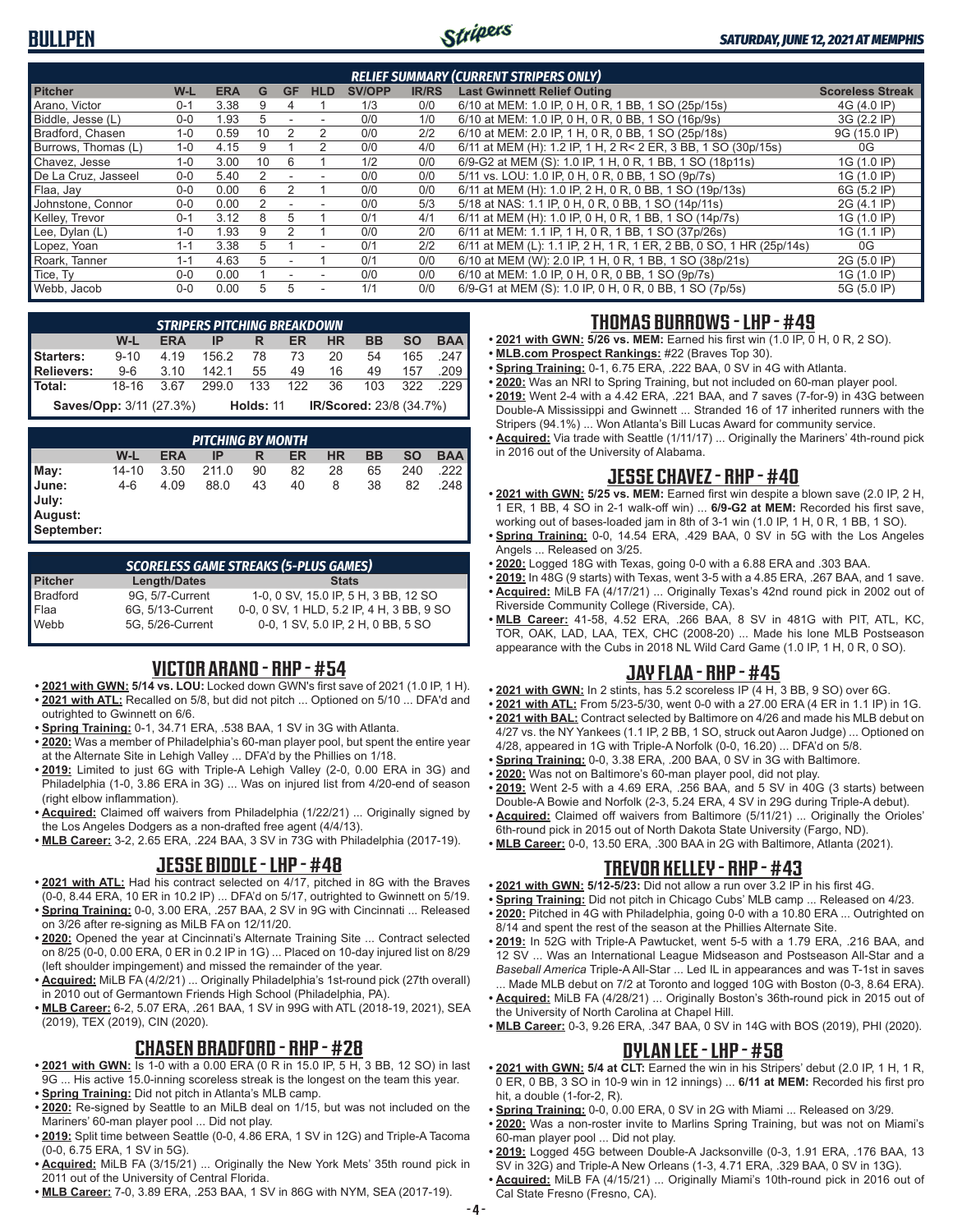#### **YOAN LOPEZ - RHP - #55**

- **• 2021 with GWN: 6/9-G2 at MEM:** Earned his first win with the Stripers (1.0 IP, 1 H, 0 R, 0 SO in 3-1 victory in 8 innings).
- **• 2021 with ARI:** Began the season on Arizona's Opening Day roster ... In 2 stints, went 0-0 with a 6.57 ERA (9 ER in 12.1 IP) and 0 SV (0-for-3) in 13G ... DFA'd on 5/20, traded to Atlanta on 5/22 and optioned to Gwinnett.
- **• Spring Training:** 1-0, 4.91 ERA, .214 BAA, 0 SV in 8G with Arizona.
- **• 2020:** In 20G with Arizona, went 0-1 with a 5.95 ERA, .269 BAA, and 2 holds.
- **• 2019:** Set MLB career highs in G (70) and holds (21), going 2-7 with a 3.41 ERA, .232 BAA, and 1 SV (1-for-4) with the D-backs.
- **• Acquired:** Via trade with Arizona in exchange for CF Deivi Estrada (5/22/21) ... Originally signed by the D-backs as a NDFA out of Cuba (1/16/15).
- **• MLB Career:** 2-8, 4.25 ERA, .252 BAA, 1 SV in 113G with Arizona (2018-21)

#### **TANNER ROARK - RHP - #57**

- **• 2021 with GWN: 5/23 at NAS:** Struck out 3 over 1.0 IP in his Stripers debut ... **6/10**
- **at MEM:** Tossed 2.0 innings in relief (1 H, 0 R, 1 BB, 1 SO) for first Gwinnett win. **• 2021 with TOR:** Was on Toronto's Opening Day roster, went 0-1 with a 6.43 ERA in
- 3G (1 start) ... Released by the Blue Jays on 5/3.
- **• Spring Training:** 2-1, 8.44 ERA, .295 BAA in 4 starts with Toronto.
- **• 2020:** Made 11 starts with the Blue Jays, going 2-3 with a 6.80 ERA and .309 BAA.
- **• 2019:** Went 10-10 with a 4.35 ERA and .275 BAA in 31 starts with CIN and OAK. **• Acquired:** MiLB FA (5/10/21) ... Originally Texas's 25th-round pick in 2008 out of the University of Illinois at Urbana-Champaign.
- **• MLB Career:** 76-68, 3.85 ERA, .254 BAA, 1 SV in 227G (184 starts) with WSH, CIN, OAK, TOR (2013-21) ... Pitched in 2014 and 2016 Postseasons with Nationals (0-1, 3.86 ERA in 3G, 1 start).

#### **TY TICE - RHP - #53**

- **• 2021 with GWN: 6/10 at MEM:** Threw 1.0 scoreless IP (0 H, 0 BB, 1 SO) in his Stripers debut, combining with 5 pitchers on a 2-hit shutout.
- **• 2021 with TOR:** Recalled from the Alternate Training Site 3 times (4/9, 4/24, 5/22), went 0-0 with a 5.14 ERA (4 ER in 7.0 IP) in 4G during his MLB debut ... Also pitched once for Triple-A Buffalo (0 ER in 1.0 IP) ... DFA'd on 5/30.
- **• Spring Training:** 1-0, 9.00 ERA, .273 BAA, 0 SV in 6G with Toronto.
- **• 2020:** Spent the entire year at the Blue Jays' Alternate Training Site ... Did not reach the Majors ... Had his contract selected by Toronto on 11/20.
- **• 2019:** Between Double-A New Hampshire and Triple-A Buffalo, went 3-4 with a 2.34 ERA, .196 BAA, and 8 saves (8-for-12) in 46 relief appearances.
- **• Acquired:** Via trade from Toronto in exchange for cash (6/4/21) ... Originally the Blue Jays' 16th-round pick in 2017 out of Central Arkansas.
- **• MLB Career:** 0-0, 5.14 ERA, .310 BAA in 4G with Toronto (2021).

#### **JACOB WEBB - RHP - #71**

- **• 2021 with GWN:** Has struck out 5 over 5.0 scoreless innings (2 H, 0 BB) in 5G ... **6/9-G1 at MEM:** Tallied first save of the year (1.0 IP, 0 H, 0 R, 1 SO in 5-4 win).
- **• 2021 with ATL:** Recalled 3 times (4/7, 4/10, 6/5) ... In 16G with the Braves, is 1-2 with a 5.63 ERA (10 ER in 16.0 IP) and a .338 BAA.
- **• Spring Training:** 1-0, 2.57 ERA, .222 BAA, 2 HLD in 7G with Atlanta ... Optioned to the Alternate Training Site in Gwinnett on 3/25.
- **• 2020:** Assigned to the Alternate Training Site on 7/19, but missed over a month with a right shoulder strain (placed on 60-day injured list on 7/20) ... Activated on 9/8 and went 0-0 with a 0.00 ERA (0 ER in 10.0 IP) and .200 BAA in 8G ... Made his MLB Postseason debut, going 0-0 with a 9.00 ERA (3 ER in 3.0 IP) in 3G.
- **• 2019:** Made his MLB debut with Atlanta, going 4-0 with a 1.39 ERA (5 ER in 32.1 IP), .205 BAA, 9 holds, and 2 saves (2-for-4) in 36G ... Also logged 10G with Gwinnett (0-1, 6.97 ERA, .225 BAA, 1 SV).
- **• Acquired:** Braves' 18th-round pick in 2014 out of Tabor College (Hillsboro, KS).
- **• MLB Career:** 5-2, 2.31 ERA, .247 BAA, 2 SV in 60G with Atlanta (2019-21).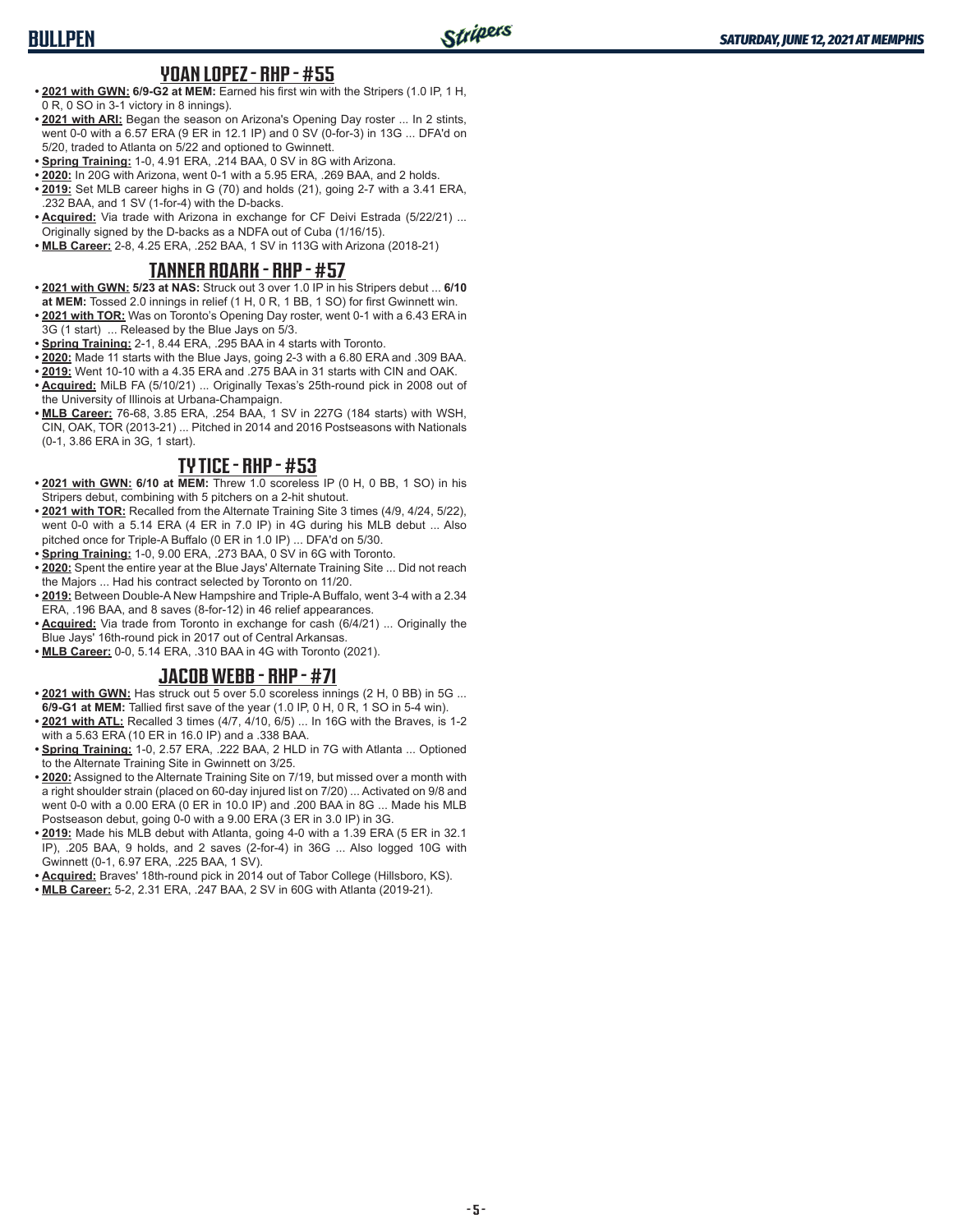#### Stripers **OFFENSE** *SATURDAY, JUNE 12, 2021 AT MEMPHIS TOTAL:* .255, 45 HR, .788 OPS *RISP:* .268, 11 HR, .797 OPS *RUNS/INNING: 1 2 3 4 5 6 7 8 9 X TOT Vs. LHP:* .258, 23 HR, .813 OPS **RISP/20:** .212, 2 HR, .607 OPS **Stripers:** 32 21 14 15 20 16 24 27 15 8 192 *Vs. RHP:* .253, 22 HR, .770 OPS *LOADED:* .308, 2 HR, .892 OPS **Opponents:** 15 20 15 20 6 15 16 12 6 8 133

|               |                |    |    |                |                          |                |                | <b>HOME RUNS</b>       |                                                 |                | <b>MULTI-GAMES</b>       |                |
|---------------|----------------|----|----|----------------|--------------------------|----------------|----------------|------------------------|-------------------------------------------------|----------------|--------------------------|----------------|
| <b>Player</b> | 1 <sub>R</sub> | 2R | 3R | <b>GS</b>      | Tot.                     |                |                | Off LH Off RH Team W-L | <b>Last HR with Gwinnett (Regular Season)</b>   | Hit            | <b>RBI</b>               | <b>HR</b>      |
| Almonte       | 2              |    |    |                | 3                        |                |                | $3-0$                  | 5/30/21 vs. MEM, 1R (RH Connor Jones)           | 9              | 6                        |                |
| Arcia         | $\overline{ }$ | 2  |    |                | 9                        | 5              | 4              | $5 - 2$                | 6/11/21 at MEM, 2R (LH Connor Thomas)           | 12             | 5                        |                |
| Brugman       |                |    |    |                |                          |                |                | $0 - 0$                |                                                 |                |                          |                |
| Camargo       | $\overline{2}$ |    |    |                | 4                        | 4              |                | $2 - 1$                | 6/10/21 at MEM, 2R (RH Thomas Parsons)          | 6              | 3                        | $\overline{ }$ |
| Casteel       | $\mathbf{r}$   | 2  | ۰  |                | 2                        |                |                | $1 - 1$                | 6/3/21 vs. JAX, 2R/PH (LH Rob Zastryzny)        |                | 4                        |                |
| Demeritte     | 4              | 2  |    |                | 6                        |                | $\overline{2}$ | $5 - 1$                | 5/30/21 vs. MEM, 1R (LH Bernardo Flores Jr.)    | $\overline{ }$ | 4                        |                |
| Ervin         | $\sim$         |    |    | ۰              |                          |                |                | $1 - 0$                | 6/2/21 vs. JAX, 3R (LH Shawn Morimando)         | 4              | $\overline{2}$           |                |
| Goins         |                |    | ۰  |                |                          |                |                | $1 - 0$                | 5/4/21 at CLT, 1R (LH Kyle Kubat)               |                | 3                        |                |
| Gore          |                |    | ۰  |                |                          |                |                | $0 - 0$                |                                                 |                | $\overline{\phantom{a}}$ |                |
| Heredia       | $\sim$         |    | ۰  | ۰              | ٠                        | ٠              |                | $0 - 0$                | ---                                             | ٠              | $\overline{\phantom{a}}$ |                |
| Inciarte      |                |    |    |                |                          |                |                | $0 - 0$                |                                                 |                |                          |                |
| Jackson       | 2              |    |    |                | 5                        | 4              | и              | $3-0$                  | 6/9/21-G1 at MEM, 3R (LH Zack Thompson)         | $\overline{2}$ | 4                        | $\overline{ }$ |
| Kazmar Jr.    | $\overline{2}$ |    |    |                | 4                        |                | 3              | $1 - 3$                | 6/6/21 vs. JAX, 1R (RH Parker Bugg)             | $\overline{2}$ | 3                        |                |
| Kipnis        |                |    |    |                |                          |                |                | $1 - 0$                | 5/28/21 vs. MEM, 3R (RH Thomas Parsons)         | $\overline{2}$ | $\overline{2}$           |                |
| Lucroy        |                |    |    |                | $\overline{2}$           |                | $\overline{2}$ | $1 - 1$                | 6/10/21 at MEM, 3R (RH Grant Black)             | 3              | 3                        |                |
| Martinez      |                |    |    |                |                          |                |                | $0 - 0$                |                                                 | $\overline{2}$ |                          |                |
| Morales       |                |    |    | ۰              |                          |                |                | $1 - 0$                | 5/7/21 at CLT, 3R (RH Joe De Carlo)             |                |                          |                |
| Pache         |                |    |    |                | $\overline{2}$           |                | и              | $1 - 0$                | 6/10/21 at MEM, 2R (LH Tyler Webb), 2nd of Game | $\overline{2}$ | $\overline{2}$           | 4              |
| Sanchez       |                |    | ٠  |                |                          |                |                | $0 - 0$                |                                                 | 2              | $\overline{A}$           |                |
| Snider        |                |    | ۰  | ۰              |                          | ٠              | и              | $1 - 0$                | 5/7/21 at CLT, 1R (RH Felix Paulino)            | $\overline{A}$ | $\overline{\phantom{a}}$ |                |
| Unroe         |                |    | ٠  | $\overline{a}$ | $\overline{\phantom{a}}$ |                |                | $0 - 0$                | 7/19/19 vs. ROC, 1R (RH Drew Hutchison)         |                | $\overline{\phantom{a}}$ |                |
| Waters        | 2              |    |    |                | 3                        | $\overline{2}$ | 4              | $0 - 2$                | 5/19/21 at NAS, 1R/Leadoff (LH Wade LeBlanc)    | 9              | $\overline{2}$           | 1              |
| Total:        | 25             | 11 | 7  | $\overline{2}$ | 45                       |                |                |                        |                                                 |                |                          |                |

|                                                           | <b>HOME RUN VARIANTS</b> |    |    |    |                                               |            |           |            |            |            |                | <b>PINCH HITTERS</b> |                     |                |                                        |              |                                        |                |  |
|-----------------------------------------------------------|--------------------------|----|----|----|-----------------------------------------------|------------|-----------|------------|------------|------------|----------------|----------------------|---------------------|----------------|----------------------------------------|--------------|----------------------------------------|----------------|--|
| Back-to-Back Homers (1x):                                 |                          |    |    |    |                                               |            |           |            |            |            | Player         | AVG.                 | <b>AB</b>           | н              | 2B                                     | 3B           | <b>HR</b>                              | <b>RBI</b>     |  |
| Almonte (GS) / Snider, 5/7 at CLT (1st Inning)            |                          |    |    |    |                                               |            |           |            |            |            | Almonte        | 1.000                |                     |                | $\Omega$                               | 0            | 0                                      | 2              |  |
|                                                           |                          |    |    |    |                                               |            |           |            |            |            | Arcia          | $---$                | $\Omega$            | $\Omega$       | $\Omega$                               | $\Omega$     | $\Omega$                               | $\Omega$       |  |
| Back-to-Back-to-Back Homers (1x):                         |                          |    |    |    |                                               |            |           |            |            |            | Casteel        | .200                 | 15                  | 3              |                                        | 0            |                                        | $\overline{4}$ |  |
| Arcia (2R) / Camargo / Demeritte, 5/8 at CLT (6th Inning) |                          |    |    |    |                                               |            |           |            |            |            | Demeritte      | .400                 | 5                   | $\overline{2}$ |                                        | $\Omega$     |                                        |                |  |
| Pinch Hit Homers (2x):                                    |                          |    |    |    |                                               |            |           |            |            |            | Ervin          | .500                 | 3                   |                | $\Omega$                               | $\Omega$     | $\Omega$                               | $\overline{1}$ |  |
| Demeritte, 5/12 vs. LOU (7th Inning)                      |                          |    |    |    |                                               |            |           |            |            |            | Goins          | .000                 | 1                   | $\Omega$       | $\Omega$                               | $\Omega$     | $\Omega$                               | $\mathbf 0$    |  |
| Casteel, 6/3 vs. JAX (7th Inning)                         |                          |    |    |    |                                               |            |           |            |            |            | Gore           | .333                 | 3                   |                | $\Omega$                               | $\Omega$     | $\Omega$                               | $\Omega$       |  |
|                                                           |                          |    |    |    |                                               |            |           |            |            |            | Kazmar Jr.     | .000                 | 4                   | $\Omega$       | $\Omega$                               | 0            | $\Omega$                               | $\mathbf 0$    |  |
| Leadoff (Game) Homers (1x):                               |                          |    |    |    |                                               |            |           |            |            |            | Lucrov         | .000                 | 3                   | $\Omega$       | $\Omega$                               | $\Omega$     | $\Omega$                               | $\Omega$       |  |
| Waters, 5/19 at NAS                                       |                          |    |    |    |                                               |            |           |            |            |            | <b>Morales</b> | .000                 | $\overline{1}$      | $\Omega$       | $\Omega$                               | $\Omega$     | $\Omega$                               | $\mathbf 0$    |  |
|                                                           |                          |    |    |    |                                               |            |           |            |            |            | Sanchez        | .000                 | 4                   | $\Omega$       | $\Omega$                               | $\Omega$     | $\Omega$                               | $\mathbf 0$    |  |
| Walk-Off Homers (1x):                                     |                          |    |    |    |                                               |            |           |            |            |            | Snider         | .000                 | 9                   | $\Omega$       | $\Omega$                               | 0            | $\mathbf 0$                            | $\mathbf 0$    |  |
| Arcia (Solo), 5/16 vs. LOU (9th Inning)                   |                          |    |    |    |                                               |            |           |            |            |            | Unroe          | .000                 | 4                   | $\Omega$       | $\mathbf 0$                            | 0            | 0                                      | $\mathbf 0$    |  |
|                                                           |                          |    |    |    |                                               |            |           |            |            |            | Totals:        | .151                 | 53                  | 8              | $\overline{2}$                         | 0            | $\overline{2}$                         | 8              |  |
|                                                           |                          |    |    |    |                                               |            |           |            |            |            |                |                      |                     |                |                                        |              |                                        |                |  |
|                                                           |                          |    |    |    |                                               |            |           |            |            |            |                |                      |                     |                | <b>HITTING STREAKS (10-PLUS GAMES)</b> |              |                                        |                |  |
|                                                           |                          |    |    |    |                                               |            |           |            |            |            | Player         |                      | <b>Length/Dates</b> |                |                                        | <b>Stats</b> |                                        |                |  |
|                                                           |                          |    |    |    |                                               |            |           |            |            |            | Arcia          |                      | 13G (5/4-5/18)      |                |                                        |              | .393 (22-56), 4 2B, 7 HR, 17 R, 12 RBI |                |  |
|                                                           |                          |    |    |    |                                               |            |           |            |            |            |                |                      |                     |                |                                        |              |                                        |                |  |
|                                                           | <b>AVG</b>               | G  | 2B | 3B | <b>STRIPERS BATTING BY MONTH</b><br><b>HR</b> | <b>RBI</b> | <b>SB</b> | <b>OBP</b> | <b>SLG</b> | <b>OPS</b> |                |                      |                     |                |                                        |              |                                        |                |  |
|                                                           | .254                     | 24 | 43 | 2  | 36                                            | 138        | 24        | .366       | .445       | .811       |                |                      |                     |                |                                        |              |                                        |                |  |
| May:                                                      |                          |    |    |    |                                               |            |           |            |            |            |                |                      |                     |                | <b>ON-BASE STREAKS (10-PLUS GAMES)</b> |              |                                        |                |  |
| June:                                                     | .259                     | 10 | 17 | 1  | 9                                             | 41         | 10        | .335       | .396       | .731       | Player         |                      | <b>Length/Dates</b> |                |                                        | <b>Stats</b> |                                        |                |  |
| July:                                                     |                          |    |    |    |                                               |            |           |            |            |            | Arcia          |                      | 13G (5/4-5/18)      |                |                                        |              | .393 (22-56), 8 BB, .462 OBP           |                |  |
| August:<br>September:                                     |                          |    |    |    |                                               |            |           |            |            |            | Camargo        |                      | 10G (5/4-5/23)      |                |                                        |              | .333 (12-36), 12 BB, .500 OBP          |                |  |
|                                                           |                          |    |    |    |                                               |            |           |            |            |            |                |                      |                     |                |                                        |              |                                        |                |  |

#### *BATTER'S BOX (CURRENT STRIPERS ONLY)*

| Player            | <b>Season with GWN</b>             | <b>6/11 at MEM</b>    | <b>Active Hit Streak</b> | <b>Series at MEM</b>                  |
|-------------------|------------------------------------|-----------------------|--------------------------|---------------------------------------|
| Arcia, Orlando    | .319, 9 HR, 20 RBI, 4 SB, .963 OPS | 2-5, 2B, HR, R, 2 RBI | 4G (Since 6/9)           | .444 (8-18), 2 2B, HR, 3 R, 2 RBI, SB |
| Camargo, Johan    | .304, 4 HR, 12 RBI, 0 SB, .915 OPS | $2 - 4$               | 2G (Since 6/10)          | .467 (7-15), HR, 3 R, 2 RBI           |
| Casteel, Ryan     | .310, 2 HR, 11 RBI, 0 SB, .931 OPS | PH, 0-1               | -5G                      | $.000(0-7)$                           |
| Ervin, Phillip    | .194, 1 HR, 9 RBI, 7 SB, .608 OPS  | $0-3.$ BB             | -5G                      | $.000(0-10)$                          |
| Goins, Ryan       | .261, 1 HR, 11 RBI, 0 SB, .712 OPS | 1-3, RBI, BB          | 1G (Since 6/11)          | .300 (3-10), 2B, RBI                  |
| Gore, Terrance    | .250, 0 HR, 0 RBI, 6 SB, .583 OPS  | PR, 0-0, CS           | $-3G$                    | $.000(0-0)$ , R, SB                   |
| Kazmar Jr., Sean  | .219. 4 HR. 14 RBI. 1 SB. .731 OPS | 0-3, R, BB, SB        | -2G                      | .167 (1-6), 2B, 2R, RBI, SB           |
| Kipnis, Jason     | .243, 1 HR, 5 RBI, 0 SB, .729 OPS  | $1-3.$ BB             | 4G (Since 6/5)           | .273 (3-11), 2 R, 2 RBI               |
| Lucroy, Jonathan  | .250, 2 HR, 13 RBI, 0 SB, .753 OPS | $1 - 4$               | 2G (Since 6/10)          | $.333(3-9)$ , HR, R, 4 RBI            |
| Morales, Jonathan | .108, 1 HR, 5 RBI, 0 SB, .324 OPS  | <b>DNP</b>            | -4G                      | $.000(0-1)$                           |
| Pache, Cristian   | .333. 2 HR. 6 RBI. 0 SB. 1.042 OPS | $0 - 1$               | -1G                      | .300 (3-10), 2 HR, 3 R, 4 RBI         |
| Sanchez, Yolmer   | .169, 0 HR, 6 RBI, 2 SB, .538 OPS  | $1 - 4$               | 1G (Since 6/11)          | $.286(2-7), 3 R, 2 SB$                |
| Waters, Drew      | .279, 3 HR, 10 RBI, 8 SB, .789 OPS | <b>DNP</b>            | 4G (Since 6/6)           | .417 (5-12), 2 R, 2 RBI, SB           |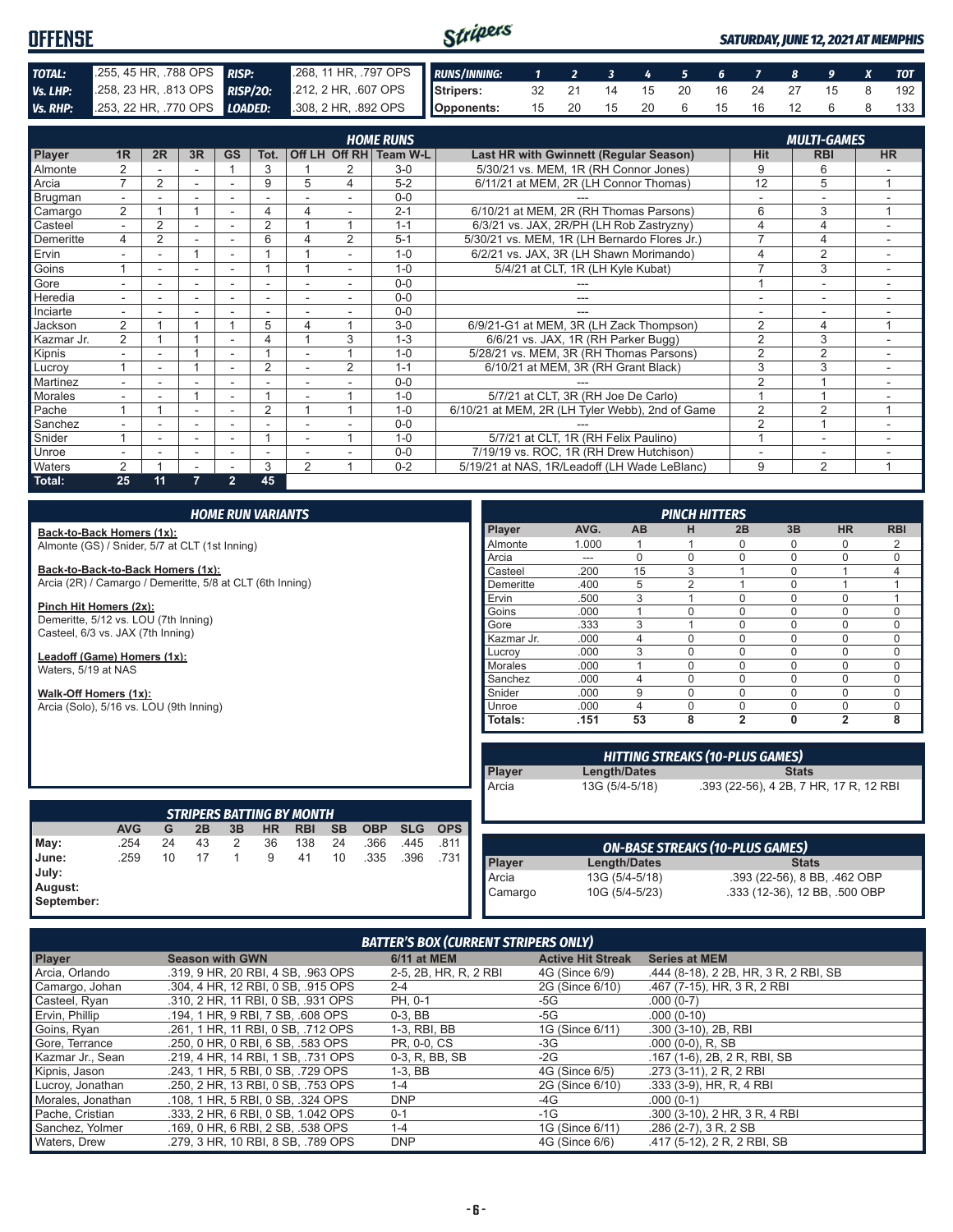#### **ORLANDO ARCIA - SS - #13**

- **• Leaderboard:** Entering 6/11, leads Triple-A Baseball in R (31) and H (44) ... Also ranks among Triple-A East top 10 in TB (1st, 80), HR (T-2nd, 9), XBH (3rd, 18), AVG (6th, .319), 2B (T-6th, 9), SLG (8th, .580), and OPS (8th, .963).
- **• 2021 with GWN: 5/4-5/18:** Hit safely in each of his first 13G (.393, 7 HR, 17 R, 12 RBI, 2 SB, 1.301 OPS) ... **5/9 at CLT:** Tied GWN's single-game homer record with 3 solo blasts (3-for-4, 4 R, 4 RBI) ... **5/15 vs. LOU:** Launched game-winning solo HR (#6) in 8th ... **5/16 vs. LOU:** Blasted walk-off solo HR (#7) in 9th ... **6/10 at MEM:**  Set season high with 4 hits (4-for-5, 2B, 2 R).
- **• 2021 with MIL:** Was on Milwaukee's Opening Day roster and batted .091 (1-for-11, 1 RBI) in 4G before being traded to Atlanta on 4/6 (sent to Alternate Training Site).
- **• Spring Training:** .191, 4 2B, 4 R, 6 RBI, .517 OPS in 19G with Milwaukee. **• 2020:** Spent 59 games with the Brewers, batting .260 (10 2B, 1 3B, 5 HR, 22 R, 20 RBI, 2 SB) ... Played in 2 Postseason games (.143, 1-for-7, 1 HR, 2 RBI).
- **• Acquired:** Via trade with Milwaukee in exchange for RHP Chad Sobotka and RHP Patrick Weigel (4/6/21) ... Originally signed by Milwaukee as a NDFA (10/22/10).
- **• MLB Career:** .244, 69 2B, 7 3B, 42 HR, 180 RBI, 39 SB in 542G with Milwaukee (2016-21) ... Played in the Postseason from 2018-20 (.295, 4 HR, 6 RBI in 13G).

#### **JOHAN CAMARGO - INF - #17**

- **• Leaderboard:** Entering 6/12, ranks among Triple-A East top 10 in OBP (3rd, .421) and R (T-9th, 20).
- **• 2021 with GWN: 5/4-5/22:** Hit safely in each of his first 9G (.364, 2 2B, 3 HR, 13 R, 8 RBI) ... **5/8 at CLT:** Notched his first career multi-homer game (2-for-4, 2 HR, 2 RBI) ... **6/5 vs. JAX:** Started 5-4-3 triple play, Gwinnett's first since 5/28/19 at TOL ... **6/10 at MEM:** Homered for first time since 5/8 (2-run, #4) in 4-for-5, 2-RBI effort.
- **• Gwinnett Career:** Has hits in 57 of 76G since 2017, batting .334 (20 2B, 1 3B, 13 HR, 53 R, 54 RBI, 1 SB, .940 OPS).
- **• 2021 with ATL:** In 5 stints with the Braves, batting .000 (0-for-15, 1 R) in 14G.
- **• Spring Training:** .186, 2 2B, 1 HR, 4 R, 3 RBI in 18G with Atlanta.
- **• 2020:** Made Braves' Opening Day roster and batted .200 (8 2B, 4 HR, 16 R, 9 RBI) in 35G ... Added to the NLCS roster in place of injured Adam Duvall prior to Game 2 and played in 4G (.250, 2-for-8, 1 2B, 1 RBI).
- **• Acquired:** NDFA (7/2/10) out of Panama City, Panama.
- **• MLB Career:** .258, 68 2B, 4 3B, 34 HR, 144 RBI, 2 SB in 360G with Atlanta (2017- 21) ... Played in 2018 and 2020 Postseasons (.087, 1 2B, 1 RBI in 8G).

#### **RYAN CASTEEL - 1B/C - #9**

- **• 2021 with GWN: 5/15-5/18:** Had 6 RBI in 3G span, including 5/15 vs. LOU (1-for-2, GW 3-run double, 3 RBI) and 5/16 vs. LOU (1-for-3, HR, 2 RBI) ... **6/2 vs. JAX:** Notched a pinch-hit 2-run double ... **6/3 vs. JAX:** Hit a pinch-hit 2-run HR (#2).
- **• Spring Training:** Did not play in Atlanta's MLB camp.
- **• 2020:** Was not on the Braves' 60-man player pool ... Did not play.
- **• 2019:** Played 118G with Double-A Mississippi, batting .263 (21 2B, 2 3B, 21 HR, 73 RBI, .811 OPS) ... Ranked 2nd in the Southern League in homers and RBI, 3rd in slugging (.477) ... Was his 2nd career 20-homer season (hit 22 in 2013).
- **• Acquired:** MiLB FA (3/14/21) ... Originally Colorado's 17th-round pick in 2010 out of Cleveland State Community College (Cleveland, TN).

#### **PHILLIP ERVIN - OF - #18**

- **• Leaderboard:** Entering 6/12, ranks among Triple-A East top 10 in SB (T-10th, 7).
- **• 2021 with GWN: 6/2 vs. JAX:** Hit a decisive 3-run HR (#1) and tallied a seasonhigh 4 RBI (1-for-4, R).
- **• Spring Training:** .276, 0 HR, 2 RBI, 1 SB, .647 OPS in 18G with Atlanta ... DFA'd on 3/28, outrighted to the Alternate Training Site on 4/3.
- **• 2020:** Between Cincinnati and Seattle, hit .149 with 3 2B, 4 RBI, 1 SB in 37G ... DFA'd by the Reds (8/28), Mariners (12/16), and Chicago Cubs (2/20/21).
- **• Acquired:** Off waivers from the Chicago Cubs (2/22/21) ... Originally Cincinnati's 1st-round pick (27th overall) in 2013 out of Samford University (Homewood, AL).
- **• MLB Career:** .247, 26 2B, 8 3B, 17 HR, 68 RBI, 15 SB in 237G with CIN, SEA (2017-20) ... Talled 7 of his 8 career triples in 2019 (ranked 7th in NL).

# **RYAN GOINS - INF - #8**

- **• 2021 with GWN: 5/4 at CLT:** Hit Gwinnett's first homer of the season (opposite field, solo) ... **5/12 vs. LOU:** Set season highs for hits (3-for-4) and RBI (3) ... **5/27- 6/9:** Posted a 7G hitting streak (.375, 9-for-24, 2 2B, 3 R, 2 RBI).
- **• Triple-A Career:** Has played for BUF (2013-16), LHV (2018), CLT (2019), and GWN (2021) ... Was teammates with MGR Matt Tuiasosopo in 2014 with the Bisons.
- **• Spring Training:** .391, 2 2B, 0 HR, 5 RBI, 0 SB, .960 OPS in 16G with Atlanta.
- **• 2020:** Played in 14G with the Chicago White Sox, batting .000 (0-for-9, 4 R) ... Spent most of the year at the Alternate Training Site in Schaumburg, IL.
- **• Acquired:** MiLB FA (2/25/21) ... Originally Toronto's 4th-round pick in 2009 out of Dallas Baptist University (Dallas, TX).
- **• MLB Career:** .228, 71 2B, 12 3B, 22 HR, 158 RBI in 555G with TOR, KC, CWS (2013-20) ... Played for TOR in 2015, 2016 Postseason (.146, 1 HR, 5 RBI in 14G).

# **TERRANCE GORE - OF - #5**

- **• 2021 with GWN:** Is 6-for-7 (85.7%) in stolen base attempts over 11G with Gwinnett ... **5/18 at NAS:** Stole 2nd and 3rd base as a pinch runner ... **6/9-G2 at MEM:** Stole 3rd and scored winning run in 8th inning of 3-1 victory.
- **• Spring Training:** Did not play in Atlanta's MLB camp.
- **• 2020:** Logged 2G in his lone season with the Los Angeles Dodgers (0 PA).
- **• Acquired:** MiLB FA (2/18/21) ... Originally Kansas City's 20th-round pick in 2011 out of Gulf Coast Community College (Panama City, FL).
- **• MLB Career:** .224, 2 2B, 1 3B, 0 HR, 1 RBI, 40 SB in 102G with KC, CHC, LAD (2014-20) ... Played in the Postseason with KC (2014-15) and CHC (2018), going 0-for-2 with 3 R, 5 SB ... Won World Series with the Royals in 2015.

# **SEAN KAZMAR JR. - INF - #4**

- **• 2021 with GWN: 5/25 vs. MEM:** Lined a walk-off single in the 9th for a 2-1 win, his first career walk-off RBI with Gwinnett ... **6/6 vs. JAX:** Tied Joey Terdoslavich for 3rd on Gwinnett's career home run list (#41, 1-for-4, 1 RBI).
- **• Gwinnett Career:** Batting .267 (634-for-2374, 130 2B, 12 3B, 41 HR, 290 R, 284 RBI, 24 SB) in 690G over 8 seasons ... Leads Gwinnett in career G, AB, H, TB (911), 2B, R, RBI ... Ranks 2nd in career 3B (12) ... Ranks T-3rd in career HR (41).
- **• 600 Club:** His 634 hits are 4th-most in Richmond/Gwinnett history (Larry Whisenton leads with 657 hits) ... Is one of 5 players in RICH/GWN history with 600 hits.
- **• 2021 with ATL:** Contract selected on 4/17, has spent 2 stints with Atlanta (4/17- 4/23, 5/4-5/7), going 0-for-2 ... Pinch hit on 4/17 at the Chicago Cubs, marking his first MLB appearance in 4,589 days since 9/23/08 with San Diego ... The last player with a bigger gap between MLB appearances was Ralph Winegarner (13 years, 14 days between 6/23/36 with CLE and 7/7/49 with STL).
- **• Spring Training:** .409, 3 HR, 9 RBI, 0 SB, 1.415 OPS in 25G with Atlanta.
- **• 2020:** Was an NRI to Braves Spring Training, but not on 60-man player pool. **• Acquired:** MiLB FA (12/7/20) ... Originally San Diego's 5th-round pick in 2004 out of the College of Southern Nevada.
- **• MLB Career:** .195, 1 2B, 0 3B, 0 HR, 2 RBI in 22G with San Diego (2008) and Atlanta (2021).

# **JASON KIPNIS - INF - #22**

- **• 2021 with GWN: 5/28 vs. MEM:** Belted a decisive 3-run HR (#1, 2-for-3, 3 RBI).
- **• Spring Training:** .241, 1 2B, 1 HR, 2 R, 3 RBI in 12G with Atlanta ... Released on 3/27, re-signed to MiLB deal on 3/29.
- **• 2020:** In his lone season with the Chicago Cubs, hit .237 (8 2B, 1 3B, 3 HR, 16 RBI, 1 SB) in 44G ... Played in 2G during the Postseason (0-for-3, 1 BB, 1 SO) ... Elected Free Agency on 10/28.
- **• Acquired:** MiLB FA (3/29/21) ... Originally Cleveland's 2nd-round pick in 2009 out of Arizona State University (Tempe, AZ).
- **• MLB Career:** .260, 260 2B, 24 3B, 126 HR, 545 RBI, 136 SB in 1,165G with CLE, CHC (2011-20) ... Was 2-time AL All-Star with the Indians (2013, 2015) ... Hit .192 (3 2B, 1 3B, 4 HR, 9 RBI) in 26G during the Postseason with CLE (2013, 2016-18) and CHC (2020).

# **JONATHAN LUCROY - C - #62**

- **• 2021 with GWN: 5/26 vs. MEM:** Went 2-for-4 with a 3-run double and 4 RBI ... **6/10 at MEM:** Blasted a 3-run homer (#2, 2-for-3, 3 RBI).
- **• 2021 with WSH:** Signed by Washington on 4/6, played 5G (.357, 5-for-14, 1 2B, 2 RBI) ... DFA'd on 4/12, outrighted and elected free agency on 4/14.
- **• Spring Training:** .333, 1 2B, 1 R, .867 OPS in 14G with Chicago White Sox ... Released on 3/30 (had signed a MiLB deal on 2/11).
- **• 2020:** Signed by Boston to a MiLB deal on 2/19 ... Contract selected on 7/17 and played in 1G (7/24 vs. BAL, no AB) ... DFA'd on 7/29, released on 9/15 ... Signed with Philadelphia on 9/15 and joined Alternate Site (no MLB call-up).
- **• Acquired:** MiLB FA (5/17/21) ... Originally Milwaukee's 3rd-round pick in 2007 out of the University of Louisiana-Lafayette.
- **• MLB Career:** .274, 217 2B, 24 3B, 108 HR, 547 RBI, 30 SB in 1,208G with MIL, TEX, COL, OAK, LAA, CHC, BOS, WSH (2010-21) ... 2-time NL All-Star (2014, 2016 with MIL) ... Played in Postseason for MIL (2011), TEX (2016), COL (2017), OAK (2018), batting .235 with 1 HR, 6 RBI in 15G.

# **JONATHAN MORALES - C - #20**

- **• 2021 with GWN: 5/7 at CLT:** Tied his single-game career high with 5 RBI, going 2-for-6 with a 3-run HR (#1) in the 9th.
- **• Spring Training:** .250, 0 HR, 1 RBI, 0 SB, 1.200 OPS in 12G with Atlanta.
- **• 2020:** Spent entire year at Braves Alternate Site in Gwinnett (no MLB debut) ... Played for Caguas of the Puerto Rican Winter League (.394, 3 HR, 9 RBI in 13G), earning PWL Postseason All-Star honors.
- **• 2019:** Hit .240 (13 2B, 2 HR, 27 R, 25 RBI) in 80G between Double-A Mississippi and Gwinnett ... Logged 1 game during the IL Playoffs (0-for-1, BB).
- **• Acquired:** Braves' 25th-round pick in 2015 out of Miami-Dade Community College.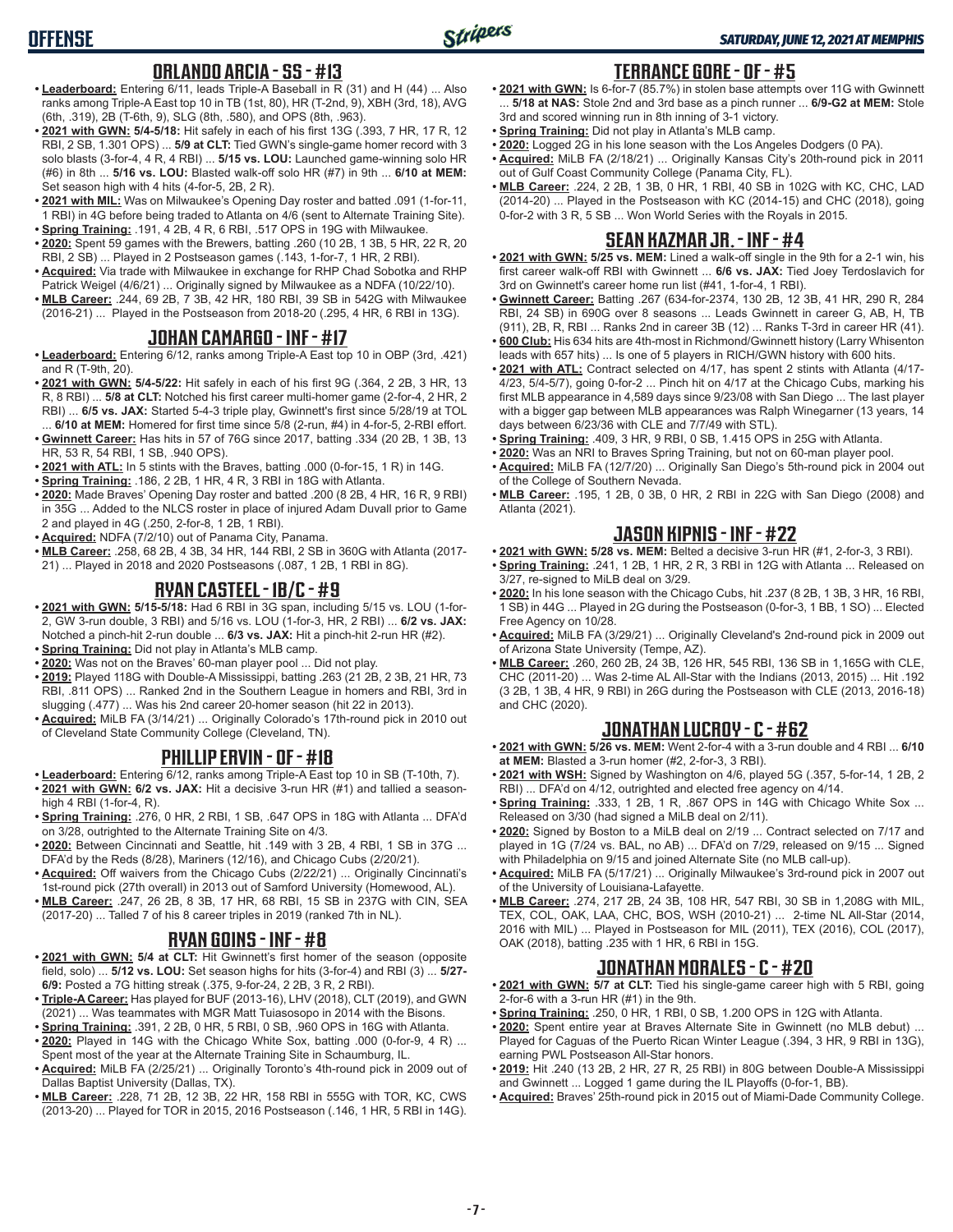#### **CRISTIAN PACHE - OF - #15**

- **• MLB.com Prospect Ranks:** #1 (Braves Top 30), #11 (Top 100).
- **• 2021 with GWN:** Joined Stripers on a rehab assignment from 5/29-6/1, played 1G before being activated and optioned on 6/2 ... **6/5 vs. JAX:** Went 3-for-6 with 2 doubles, including game-tying 2-run double in 9th ... **6/10 at MEM:** Tallied his first career multi-homer game (3-for-5, 2 HR, 3 R, 4 RBI).
- **• 2021 with ATL:** On Atlanta's Opening Day roster for the first time ... Hit .111 (3 2B, 1 HR, 6 R, 4 RBI) in 22G ... Placed on IL twice, on 4/14 and 5/14 ... Was at the Alternate Training Site from 4/24-4/30.
- **• Spring Training:** .184, 2 2B, 1 3B, 4 R, 3 RBI, 2 SB in 17G with Atlanta.
- **• 2020:** Spent most of the year at the Braves Alternate Training Site ... Made his MLB debut on 8/21 vs. Philadelphia (1-for-4) ... Played just 2G during regular season (.250) ... Also made MLB Postseason debut (.182, 1 2B, 1 HR, 4 R, 4 RBI in 12G).
- **• 2019:** Between Mississippi (104G) and Gwinnett (26G), hit .277 (36 2B, 9 3B, 12 HR, 63 R, 61 RBI, 8 SB, .802 OPS) in 130G ... Named a Southern League Postseason All-Star and MLB All-Star Futures Game participant.
- **• Acquired:** NDFA (7/4/15) out of Santo Domingo Centro, D.R.
- **• MLB Career:** .119, 3 2B, 0 3B, 1 HR, 4 RBI, 0 SB in 24G with Atlanta (2020-21).

#### **YOLMER SANCHEZ - INF - #2**

- **• 2021 with GWN: 5/7 at CLT:** Went 3-for-5 with 3 runs, 3 RBI and Gwinnett's first triple of the year ... **6/9-G2 at MEM:** Stole home plate as part of a double-steal with Drew Waters, scored the tying run in 3-1 victory (1-for-2, R, SB).
- **• Spring Training:** .190, 0 XBH, 2 RBI, 1 SB, .451 OPS in 15G with Baltimore ... DFA'd on 3/27, released on 3/30.
- **• 2020:** Played 11G with the Chicago White Sox, batting .313 (3 2B, 1 HR, 1 RBI, 1.164 OPS) ... Made his MLB Postseason debut in the ALWCS (1G, no at-bat).
- **• Acquired:** MiLB FA (3/31/21) ... Originally a NDFA with Chi. White Sox (5/29/09).
- **• MLB Career:** .245, 113 2B, 24 3B, 32 HR, 215 RBI, 30 SB in 657G with the Chicago White Sox (2014-20) ... Won an AL Gold Glove in 2019 (.987 FPCT at 2B).

#### **DREW WATERS - OF - #11**

- **• Leaderboard:** Entering 6/12, ranks among Triple-A East top 10 in SB (T-5th, 8).
- **• MLB.com Prospect Ranks:** #2 (Braves Top 30), #28 (Top 100 Prospects). **• 2021 with GWN: Batting .316 (25-for-79, 4 2B, 3 HR, 16 R, 9 RBI, 6 SB, .906 OPS) in last 21G since 5/15** ... **5/18 at NAS:** Recorded his first career multi-HR game (3-for-5, 2 HR, 3 RBI) and became the first GWN player to homer from both sides of the plate since Mel Rojas Jr. (7/7/16 at CLT) ... **5/19 at NAS:** Fell a triple shy of the cycle in his first 4-hit game at Triple-A (4-for-5, 2B, HR, 2 R, 2 RBI, 2 SB)
- ... **6/9-G2 at MEM:** Lined RBI single in 8th (2-for-3, R, RBI) for last-at-bat 3-1 win.
- **• Spring Training:** .500, 1 2B, 0 HR, 2 RBI, 1 SB in 4G with Atlanta.
- **• 2020:** Spent entire year at Braves Alternate Site in Gwinnett (no MLB debut).
- **• 2019:** Hit .309 (40 2B, 9 3B, 7 HR, 80 R, 52 RBI, 16 SB) in 134G with Double-A Mississippi and Gwinnett ... Won Southern League Batting Title (.319, best in MIS history) and Most Valuable Player (1st in MIS history) ... Ranked among MiLB top 5 in doubles (T-3rd, 40) and hits (5th, 163).
- **• Acquired:** Braves' 2nd-round pick in 2017 out of Etowah High School (Woodstock, GA) ... Named Gatorade Georgia Baseball Player of the Year in 2017.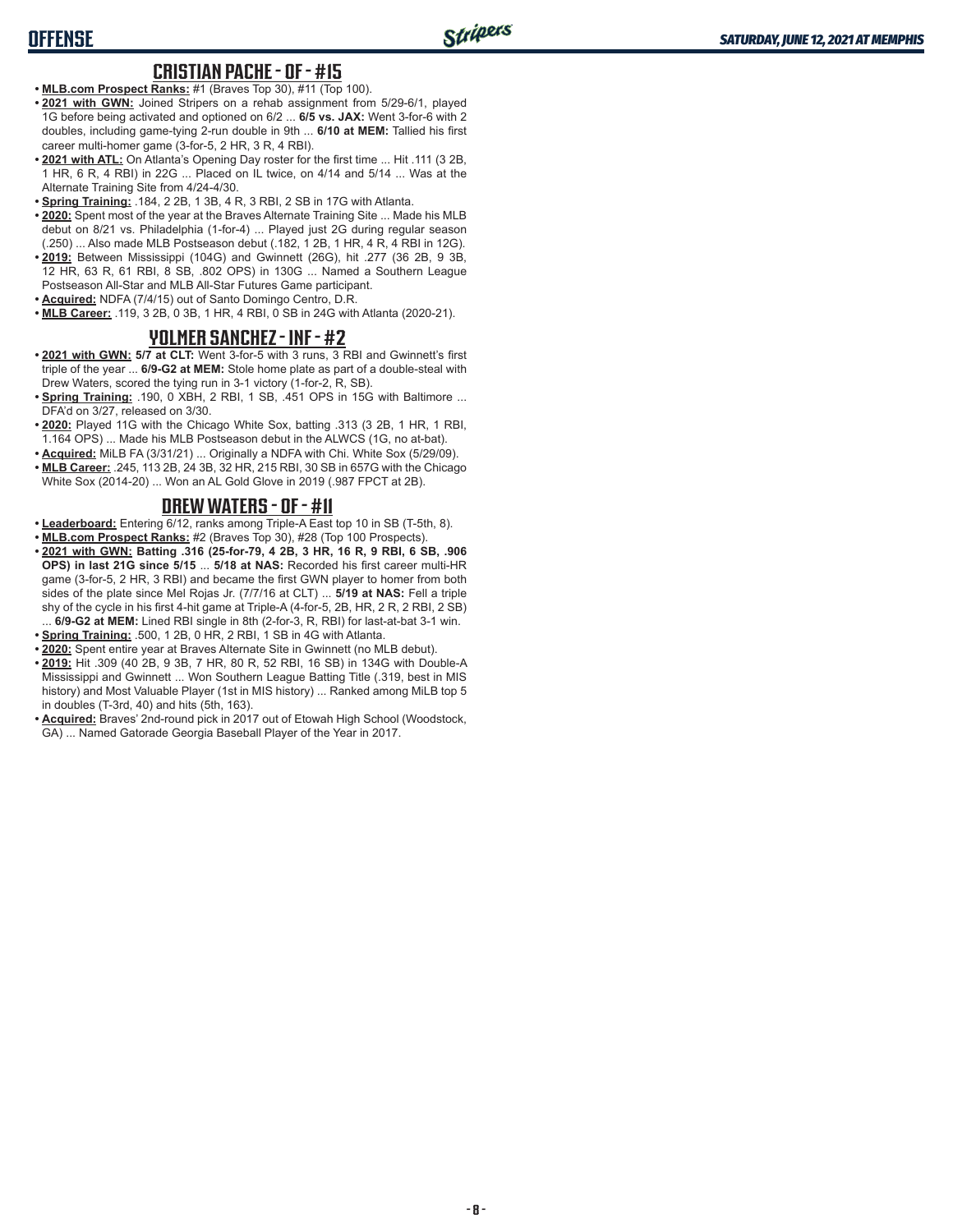# **SEASON SUMMARY**



### **TEAM HIGHS & LOWS**

| <b>OFFENSE:</b>                                                      |  |
|----------------------------------------------------------------------|--|
|                                                                      |  |
|                                                                      |  |
|                                                                      |  |
|                                                                      |  |
| <b>PITCHING:</b>                                                     |  |
|                                                                      |  |
| Most Runs Allowed, Inning4 (8x, last: 2nd Inning, 6/9-G1 at Memphis) |  |
|                                                                      |  |
|                                                                      |  |
|                                                                      |  |
|                                                                      |  |
| Most Home Runs Allowed, Game  3 (3x, last: 6/5 vs. Jacksonville)     |  |
|                                                                      |  |

Most Wild Pitches, Game ............................................ 3 (3x, last: 5/21 at Nashville)

Most Double Plays Turned, Game .............................3 (2x, last: 5/29 vs. Memphis) Most Triple Plays Turned, Game .......................................... 1 (6/5 vs. Jacksonville) Most Errors, Game ..................................................................3 (5/15 vs. Louisville) Most Stolen Bases Allowed, Game .........................2 (3x, last: 6/6 vs. Jacksonville) Most Caught Stealing, Game ...................................... 1 (7x, last: 6/11 at Memphis)

#### **INDIVIDUAL HIGHS & LOWS**

| <b>HITTING (GAME):</b> |  |
|------------------------|--|
|                        |  |
|                        |  |
|                        |  |
|                        |  |
|                        |  |
|                        |  |
|                        |  |
|                        |  |
|                        |  |
|                        |  |
|                        |  |
|                        |  |
|                        |  |

#### **PITCHING (GAME):**

#### **DEFENSE (GAME):**

#### **STREAKS**

|  |  | <b>OFFENSIVE (LONGEST IN 2021 ONLY):</b> |
|--|--|------------------------------------------|
|--|--|------------------------------------------|

#### **PITCHING (LONGEST IN 2021 ONLY):**

#### **LAST TIME IT HAPPENED (GWINNETT REGULAR-SEASON HISTORY)**

|           | <b>TEAM OFFENSE:</b>  |  |
|-----------|-----------------------|--|
| Never     |                       |  |
| lorfolk)  |                       |  |
| Vallev)   |                       |  |
| acuse)    |                       |  |
| mphis)    |                       |  |
| mphis)    |                       |  |
| onville)  |                       |  |
| shville)  |                       |  |
| urham)    |                       |  |
| iisville) |                       |  |
| arlotte)  |                       |  |
| apolis)   |                       |  |
| Valley)   |                       |  |
| arlotte)  |                       |  |
| lorfolk)  |                       |  |
| iisville) | <b>TEAM PITCHING:</b> |  |
| (19/12)   |                       |  |
| (16/09)   |                       |  |
| 29/19)    |                       |  |
| 18/16     |                       |  |
| (16/13)   |                       |  |
|           |                       |  |
|           |                       |  |
| Never     |                       |  |
| arlotte)  | <b>TEAM DEFENSE:</b>  |  |
| (alliveir |                       |  |

|                                                        | 10 Extra-Base Hits    |
|--------------------------------------------------------|-----------------------|
| Orlando Arcia (5/16/21 vs. Louisville)                 | 5 Stolen Bases        |
| Arcia/Camargo/Demeritte (5/8/21 at Charlotte)          | 12 Walks              |
| Tim Gustafson (5/24/10 at Indianapolis)                | 18 Strikeouts         |
| Ernesto Mejia (6/1/13 at Lehigh Valley) <mark>l</mark> | Ground Into a Triple  |
| Orlando Arcia (5/9/21 at Charlotte)                    | 28-Inning Scoring D   |
|                                                        |                       |
| ∴ Danny Santana (8/14/18 vs. Louisville)  <br>.        | <b>TEAM PITCHING:</b> |
| lose Constanza (6/22/12-7/10/12)                       | 22 Runs Allowed       |

|  | Turn a Triple Play 6/5/21 vs. Jacksonville (Camargo-Kipnis-Snider) |  |
|--|--------------------------------------------------------------------|--|
|  |                                                                    |  |

# **TEAM MISCELLANEOUS:**<br>18-Run Margin of Victory....

# **TEAM MISCELLANEOUS** Largest Margin of Victory........................................ 18 Runs (5/7 at Charlotte, 19-1)

| Largest Comeback Win 4 Runs (2x, last: 6/9-G1 at Memphis, 0-4, 5-4) |
|---------------------------------------------------------------------|
| Largest Blown Lead (Loss) 3 Runs (5/18 at Nashville, 3-0, 8-9)      |
|                                                                     |
|                                                                     |
|                                                                     |
|                                                                     |
|                                                                     |
|                                                                     |
|                                                                     |
|                                                                     |
|                                                                     |
|                                                                     |

#### **INDIVIDUAL OFFENSE:**

**DEFENSE:**

|                             | Homers, Both Sides of Plate ………………………… Drew Waters (5/18/21 at Nashville)  |
|-----------------------------|----------------------------------------------------------------------------|
|                             |                                                                            |
|                             |                                                                            |
|                             | Back-to-Back-to-Back Homers  Arcia/Camargo/Demeritte (5/8/21 at Charlotte) |
|                             |                                                                            |
|                             |                                                                            |
|                             |                                                                            |
|                             |                                                                            |
|                             |                                                                            |
|                             |                                                                            |
|                             |                                                                            |
|                             |                                                                            |
|                             |                                                                            |
|                             |                                                                            |
| <b>INDIVIDUAL PITCHING:</b> |                                                                            |
|                             |                                                                            |

| 9.0-Inning No-Hitter (Solo)Todd Redmond (5/28/10 at Louisville)                 |  |
|---------------------------------------------------------------------------------|--|
| 9.0-Inning No-Hitter (Comb.)  Wooten/Marksberry/Ramirez (6/30/16 at Louisville) |  |
|                                                                                 |  |
|                                                                                 |  |
| 21 Consecutive Saves Converted Jairo Asencio (9/6/09-8/8/11)                    |  |
| 25.0-Inning Scoreless Streak Stephen Marek, 25.1 IP (6/6/10-8/2/10)             |  |
|                                                                                 |  |